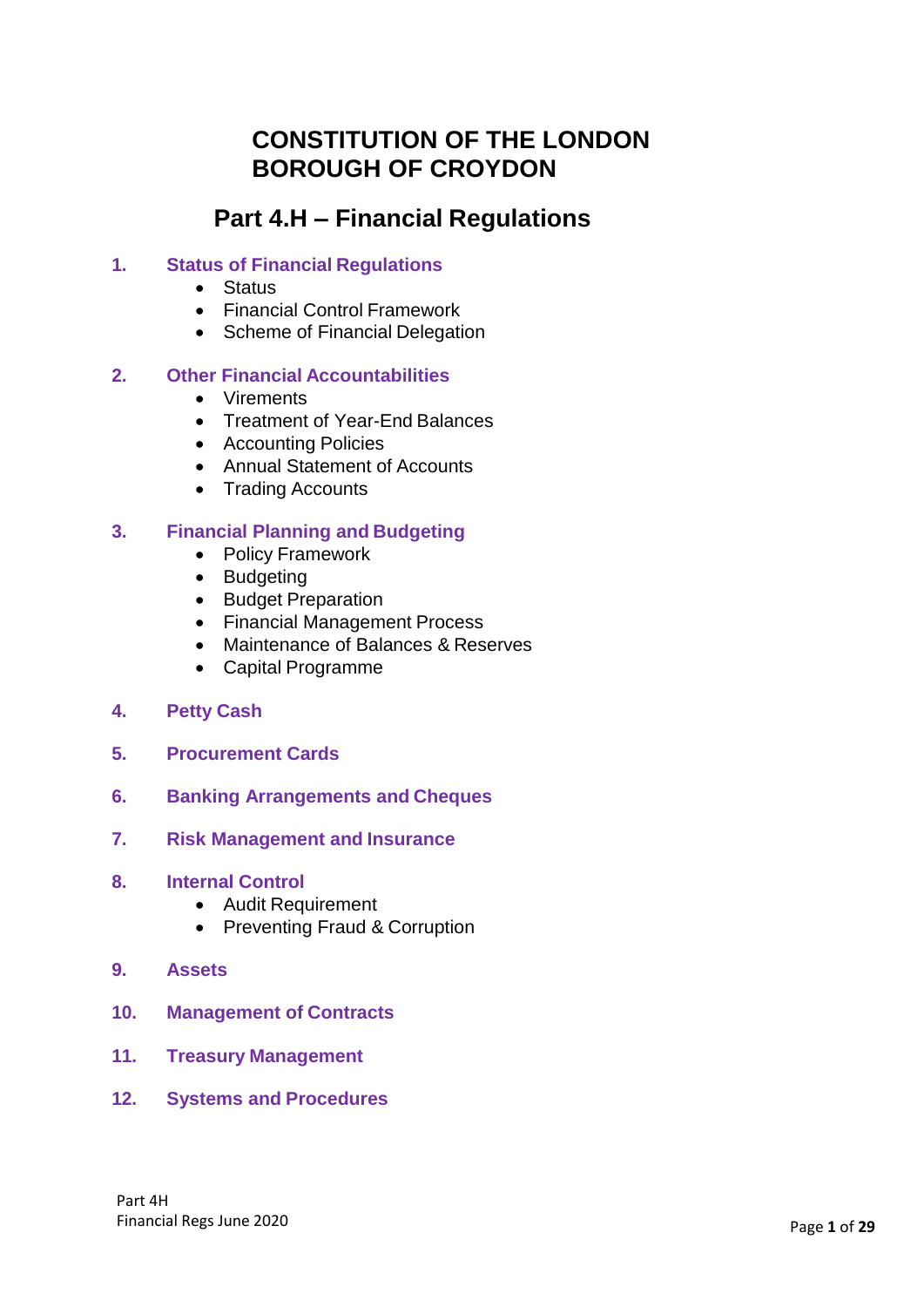### **13. Income and Expenditure**

- Leasing Arrangements & PFI / PPP Funding Arrangements
- Payments to Employees & Members

#### **14. Taxation**

### **15. External Collaboration**

- Partnerships
- External Funding
- Work for Third Parties

#### **16. Retention of Records**

#### **17. Devolution of Financial Management**

- Full Council, Cabinet and Committees
- Statutory Officers
- Executive Directors
- Budget Holder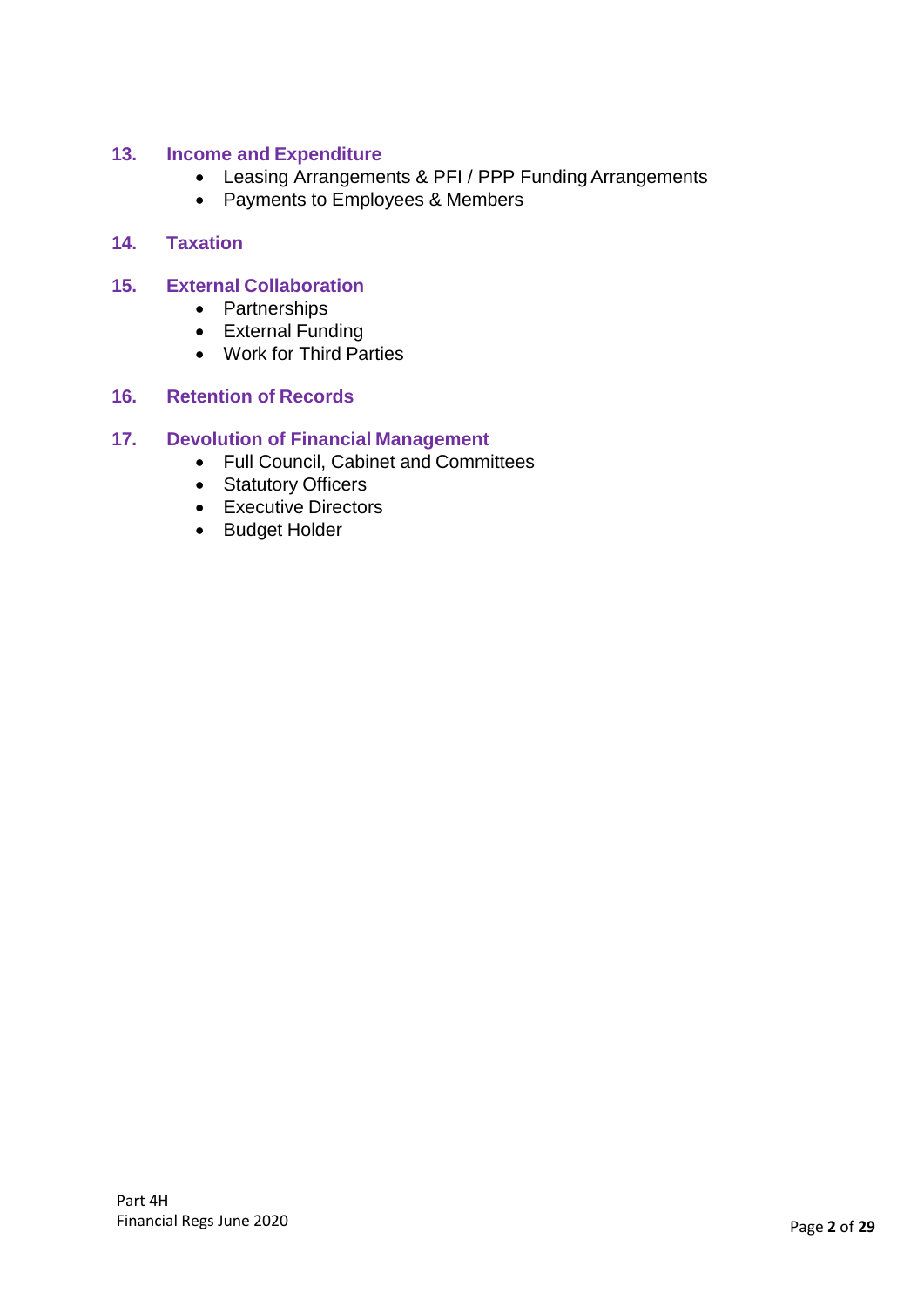# **1. Status of Financial Regulations**

- 1.1 The Financial Regulations (the Regulations) provide the governance framework for managing the Council's financial affairs. They apply to all Members, officers of the Council and anyone acting on its behalf. It is likely to be considered a disciplinary offence to breach these Financial Regulations and procedures.
- 1.2 They seek to ensure that the Council conducts its affairs in a way that complies with specific statutory provisions, generally accepted accounting practices and professional good practice.
- 1.3 The Local Government Act 1972 (Section 151) makes the Chief Financial Officer responsible for the proper administration of the Council's financial affairs. These Regulations are issued pursuant to these responsibilities.
- 1.4 All Members and Officers have a general responsibility for taking reasonable action to provide for the security of the assets under their control and for ensuring that the use of these resources is legal, is properly authorised and achieves value for money. In doing so proper consideration must be given at all times to matters of probity and propriety in managing the assets, income and expenditure of the Council.
- 1.5 The Regulations apply to the control of both the General Fund finances (except maintained schools), Capital and the Housing Revenue Account, as well as other grants received. Schools must adopt their own financial policy and procedures based on the principles within the Regulations but also taking account of more specific guidance issued, including the Croydon Scheme for Financing Schools.
- 1.6 The Regulations identify the financial responsibilities of:
	- The **full Council**;
	- The **Cabinet**;
	- The **Head of Paid Service** (Chief Executive)**;**
	- The **Chief Financial Officer** (Director of Finance, Investment & Risk who is also the Council's Section 151 Officer);
	- The **Monitoring Officer** (Executive Director of Resources who is also the Council Solicitor);
	- **Executive Directors**
	- **All officers and Members of the Council**
- 1.7 The **Chief Financial Officer** is responsible for maintaining and regularly reviewing these Regulations and has delegated authority for any additions or changes.
- 1.8 The **Chief Financial Officer** is responsible for issuing advice and guidance to underpin the Regulations to which Members, Officers and others acting on behalf of the Council are required to have regard.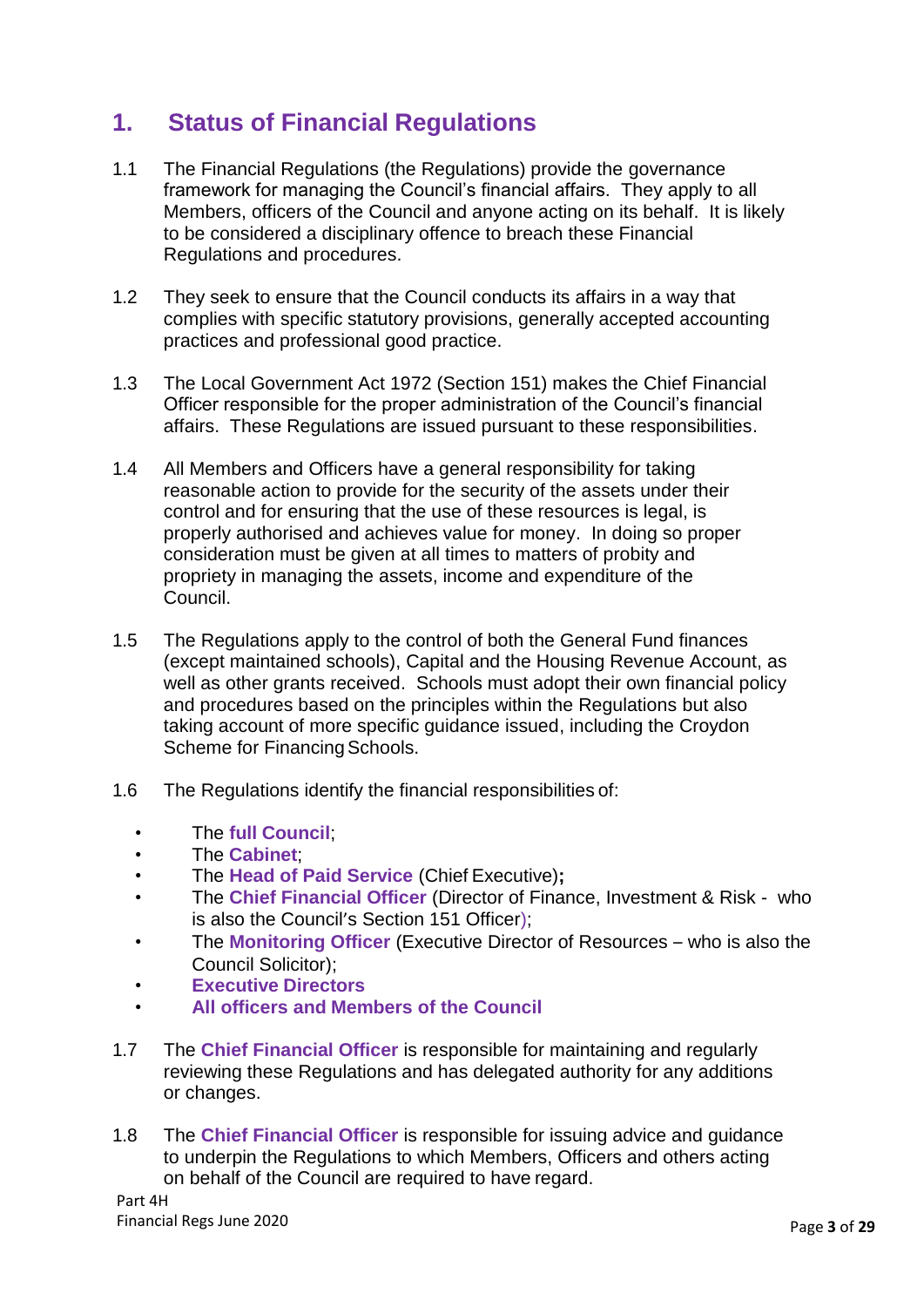- 1.9 The **Chief Financial Officer** is also responsible for reporting, where appropriate, breaches of the Regulations to the **Council** and/or to**Cabinet**.
- 1.10 The Regulations are supported by a set of mandatory Financial Policies and Procedures which provide more detailed direction on the arrangements to be complied with. All Officers and Members must ensure that they read and follow these procedures. Failure to comply may constitute misconduct and lead to formal disciplinary action.

### Financial Control Framework

- 1.11 The financial administration framework of the Council is organised in accordance with Section 151 of the Local Government Act 1972, requiring that every local Authority in England and Wales should "make arrangements for the proper administration of their financial affairs and shall secure that oneof their Officers has responsibility for the administration of those affairs." The framework comprises:
	- **Constitution:** The principal rules governing the Council's affairs, including financial, and the delegation of authority to Members and Officers.
	- **Financial Regulations:** this document is part of the Constitution, created by the Council, with amendments delegated to the **Chief Financial Officer**, to provide a framework for its financial procedures.
	- **Financial Policies and Procedures:** set out controls and responsibilities of all staff and Members
	- **• Schemes of Delegation**
	- **• Scheme of Financial Delegation**
	- **• Procurement Governance Handbook**
	- **• Tenders & Contracts Regulations**
	- **• Project and Project Management Framework**

### Scheme of Financial Delegation

- 1.12 The **Chief Financial Officer** must approve the Council's Scheme of Financial Delegation which sets out the financial authorisation limits for Officers.
- 1.13 The Scheme of Financial Delegation is administered by the **Head of Internal Audit**. Amendments to the scheme will be approved by the **Chief Financial Officer** on the recommendation of the **Head of Internal Audit**.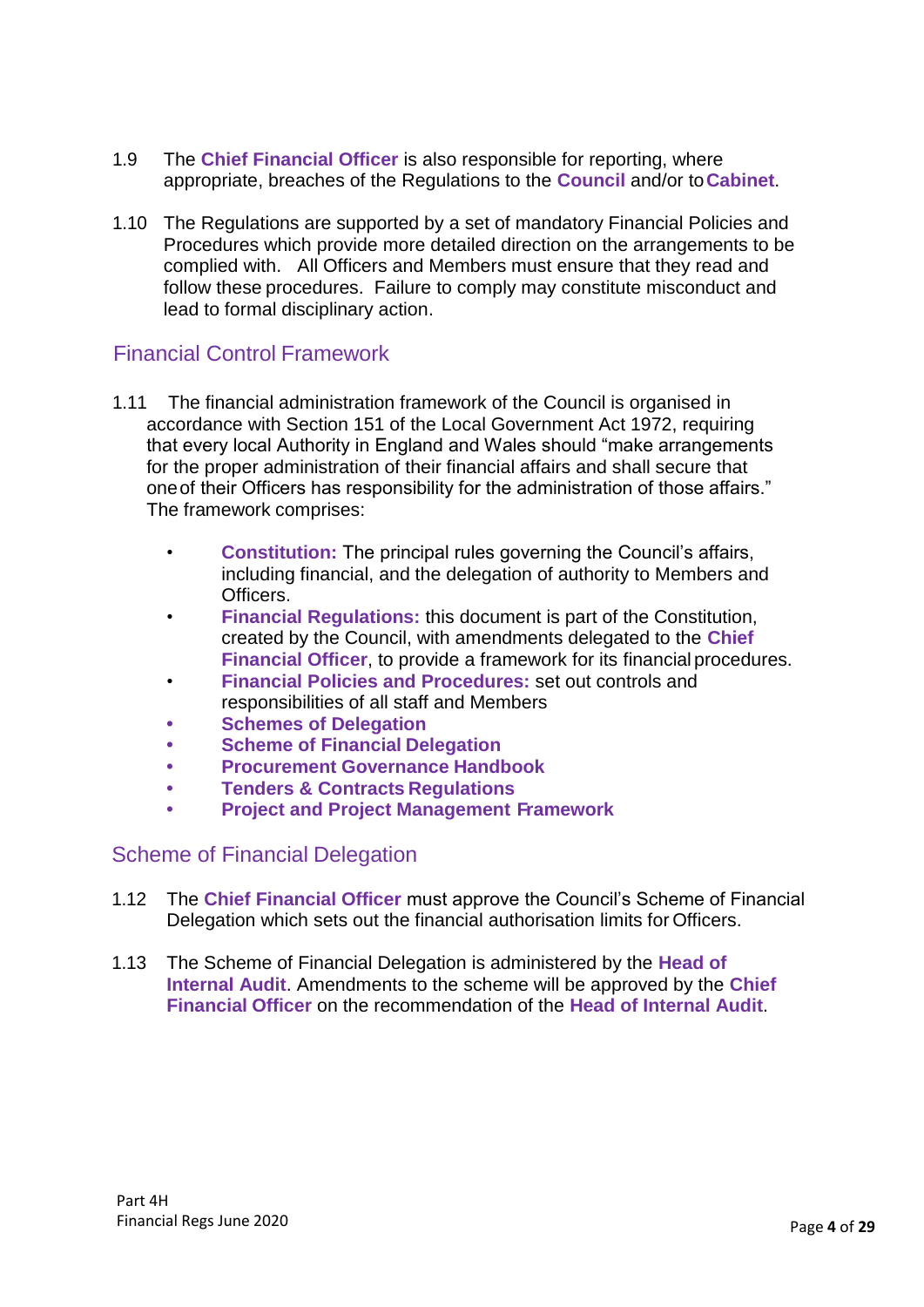# **2. Other Financial Accountabilities**

### **Virements**

- 2.1 Virement is the term used to transfer (or vire) budgetary provision from one budget heading to another. Transfer of budgetary provision within the same budget heading is not considered a virement however appropriate evidence for this transfer must be maintained and completed in accordance with the Scheme of Financial Delegation.
- 2.2 An inter-departmental virement is a transfer between budgets within different departments. An intra-departmental virement is a transfer between two budgets within the same department.
- 2.3 Virements must not be fragmented to circumvent the limits set out below. Any transfers intended to have a permanent effect must form part of the budget setting process and will be set out within the annual "Council Tax and Budget Setting report".

| Approval                                         | Limit                                |
|--------------------------------------------------|--------------------------------------|
| <b>Heads of Service</b>                          | Up to £100k for virements within     |
|                                                  | their budgets                        |
| <b>Directors</b>                                 | Unlimited for virements within their |
|                                                  | division.                            |
| <b>Executive Directors</b>                       | Unlimited for virements within their |
|                                                  | department.                          |
|                                                  | Up to £500k between departments.     |
|                                                  | (Both Executive Directors to agree). |
| <b>Cabinet</b> with full support of <b>Chief</b> | Above £500k for inter-departmental   |
| Financial Officer. The Chief                     | virements.                           |
| <b>Financial Officer must have formal</b>        |                                      |
| agreement from both Executive                    |                                      |
| <b>Directors.</b>                                |                                      |
| Director of Finance, Investment &                | Unlimited non-controllable           |
| <b>Risk</b>                                      | virements*.                          |

\*Non-controllable virements are those which need to be undertaken for accounting purposes (such as depreciation and recharges).

## Treatment of year-end balances

2.4 Requests to carry forward revenue budgets at the end of the financial year must be made by the budget holder as part of the closing of accounts process. Requests are to be made via an official form and will be approved by the Chief Financial Officer. Once approved the budget will be included in the annual statement of accounts as an earmarked reserve. Requests need to be made annually and any balances at the end of a financial year will **not** automatically be carried forward.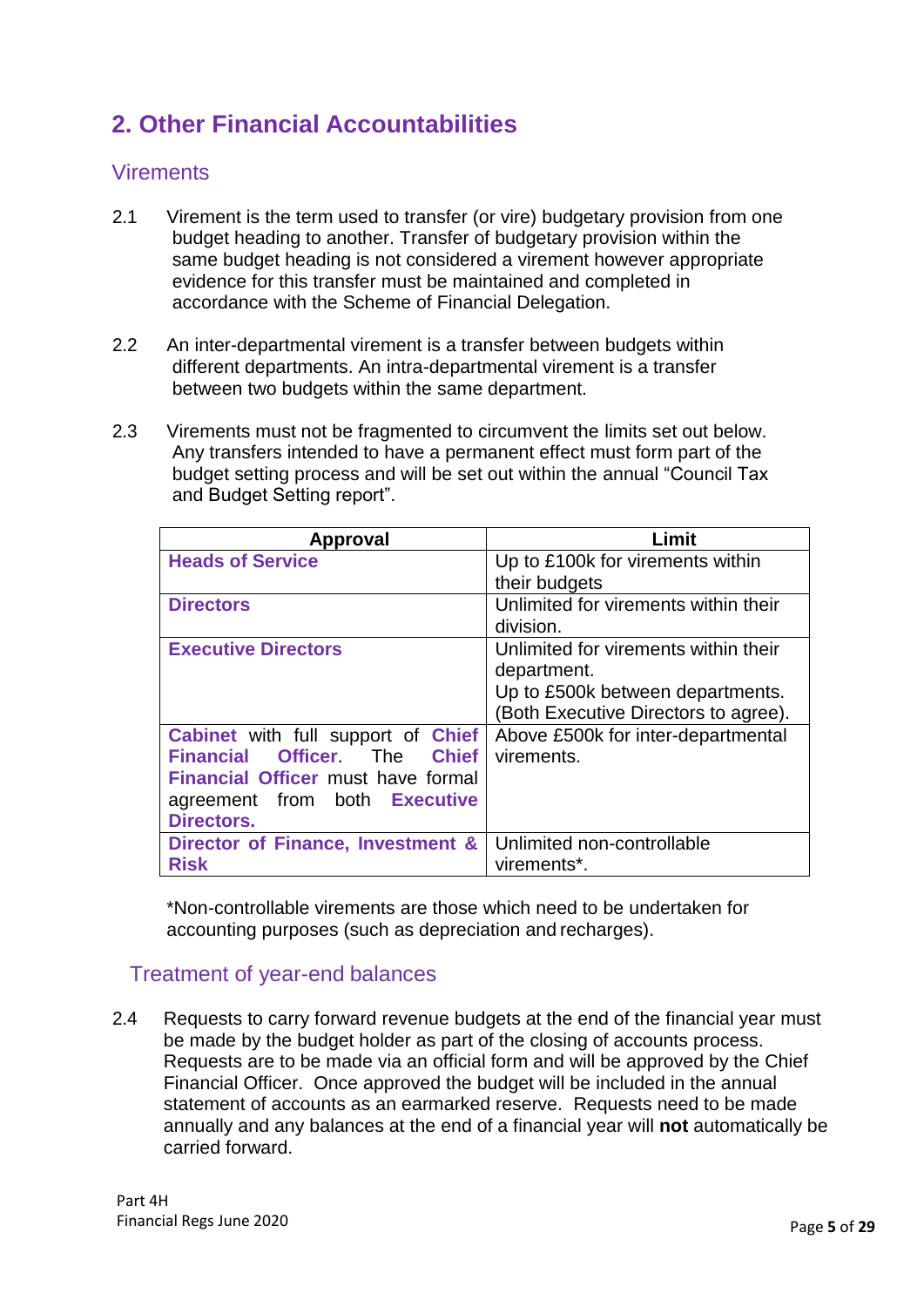2.5 Slippage of Capital schemes should be identified as soon as possible during the financial year and reported to Cabinet as part of the financial monitoring cabinet report. At the end of each financial year slippage will be approved by the Chief Financial Officer and reported to Cabinet for approval as part of the July financial review report.

## Accounting policies

2.6 The **Chief Financial Officer** is responsible for selecting the Council's accounting procedures, records and policies, including any changes to those policies, and ensuring that they are applied accurately and consistently.

### The Annual Statement of Accounts

- 2.7 The **Chief Financial Officer** is responsible for ensuring that the annual statement of accounts is prepared in accordance with the Code of Practice on Local Authority Accounting in the United Kingdom. The **General Purposes & Audit Committee** is responsible for approving the annual statement of accounts on behalf of **full Council**.
- 2.8 The **Chief Financial Officer** is responsible for the preparation and publication of an Annual Governance Statement (AGS). This is the outcome from an annual review of the Council's risk management, internal control and governance arrangements and is published with the Statement of Accounts. The AGS is signed by the **Chief Executive** and the **Leader** and is approved by the **General Purposes & Audit Committee** on behalf of **full Council**.

## Trading Accounts

2.9 The **Chief Financial Officer** must advise on the establishment and operation of trading accounts to ensure the accounting and control processes comply with the Council's, accounting requirements and that the results of any trading operations are properly recorded and reported.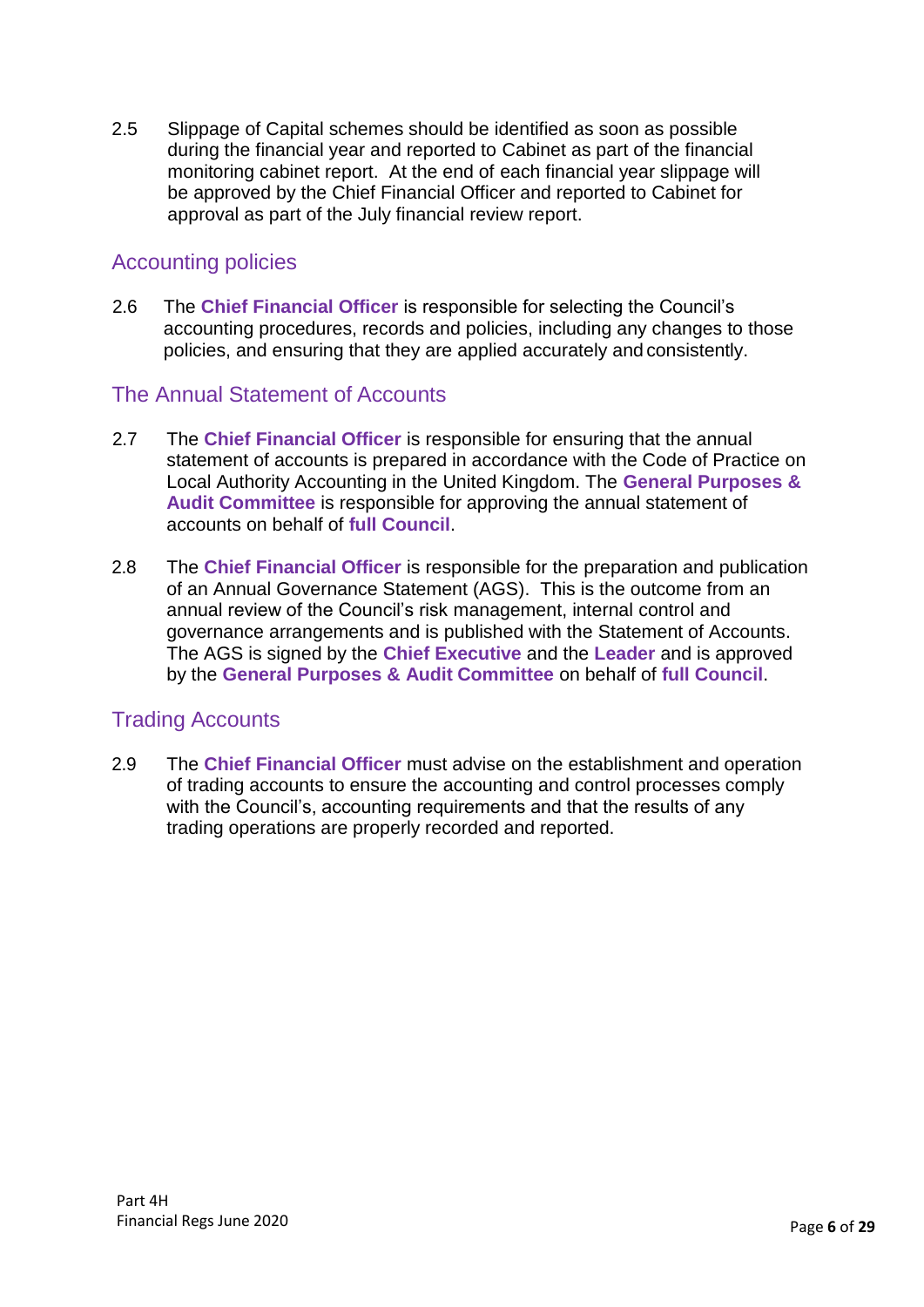# **3. Financial Planning and Budgeting**

This section deals with the frameworks and processes by which the financial situation of the Council is planned, controlled and reported. The Strategic Budget process can be summarised as below:

3.1 The **full Council** is responsible for agreeing the Council's policy framework and budget, which will be proposed by the Cabinet at the annual council tax and budget setting meeting, usually at the end of February.

In terms of financial planning, the key elements are:

- the medium term financial strategy;
- the budget:
- the capital strategy;
- the capital programme.

### Policy Framework

3.2 The **Head of Paid Service** is responsible for proposing the Corporate Plan to the **Leader** and **Cabinet** for consideration before its submission to the **full Council** for approval. The Corporate Plan sets out how the Council will achieve its organisational objectives and can be multi-year.

### Budget format

3.3 The general format of the budget will be proposed by the **Leader** or**Cabinet** on the advice of the **Chief Financial Officer** and approved by the **full Council**. The draft budget should include allocation to different services and projects, proposed taxation levels and contingency funds.

### Budget preparation

- 3.4 The **Chief Financial Officer** is responsible for ensuring that a balanced revenue budget and capital programme and budget, are prepared on an annual basis. The **full Council** may amend the budget or ask the **Leader**  and **Cabinet** to reconsider it before approving it.
- 3.5 The **Chief Financial Officer** will issue details of the Council budget to **Executive Directors** as soon as possible following approval by the **full Council**. Each of the **Executive Directors** will be expected formally to sign off their budget with the **Chief Financial Officer** before submission to the Cabinet.
- 3.6 It is the responsibility of **Executive Directors** to ensure that budget estimates reflect agreed service plans and are submitted to the **Chief Financial Officer. The Chief Financial Officer** will provide a detailed Directorate budget book before 1<sup>st</sup> March relating to the next budget year.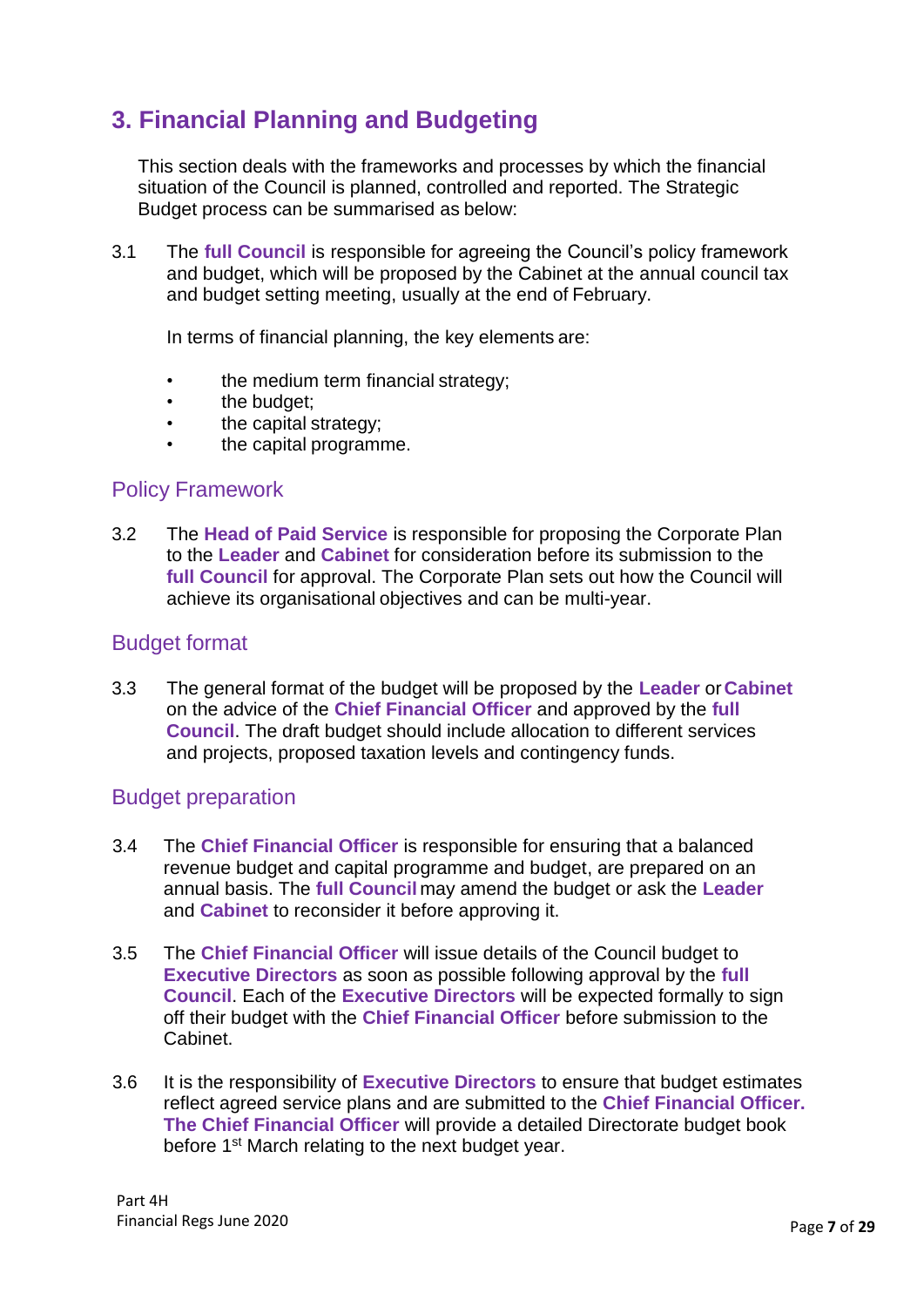The total for the Directorate budget book must equal the budget agreed by the **Executive Directors**.

### Financial Management Process

- 3.7 The **Chief Financial Officer** is responsible for the financial management process enabling capital and revenue budgets to be monitoredeffectively.
- 3.8 The **Chief Financial Officer** is responsible for monitoring and controlling expenditure against budget allocations and reports the actual position in comparison to the budget, projected out-turn position and any proposed action to be taken by departments to deal with any variances to:
	- the **Leader** and **Cabinet** at least quarterly; and
	- the **Executive Leadership Team**.
- 3.9 **Executive Directors** are responsible for:
	- controlling income and expenditure within their area and monitoring performance, taking account of financial information provided by the **Chief Financial Officer** and / or their own systems;
	- quarterly and monthly reporting for areas of high financial risk, in accordance with the agreed corporate format and timetable, on variances within their own areas;
	- taking any action necessary to avoid exceeding their budget allocation and alerting the **Chief Financial Officer** as soon as possible if this cannot be achieved;
	- Ensuring that fees and charges are reviewed annually as a minimum and changes reflected through the budget planning process

### Maintenance of Balances and Reserves

3.10 It is the responsibility of the **Chief Financial Officer** to advise the **Leader** and **Cabinet** and / or the **full Council** on prudent levels of balances and reserves to be maintained for the Council. Use of the contingency fund has to be agreed by the **Chief FinancialOfficer**.

### Capital Programme

- 3.11 Capital expenditure is expenditure which is used to purchase fixed assets or to add value to existing fixed assets where those assets have a useful life extending beyond a year (for example, expenditure used to purchase land and buildings).
- 3.12 **Full Council** must agree the overall capital programme as part of the Council Tax and budget setting report each year. Quarterly financial monitoring of the capital programme, including spend to date, projected spend for the financial year and slippage will be presented to Cabinet as part of the financial monitoring report. Programme and Project managers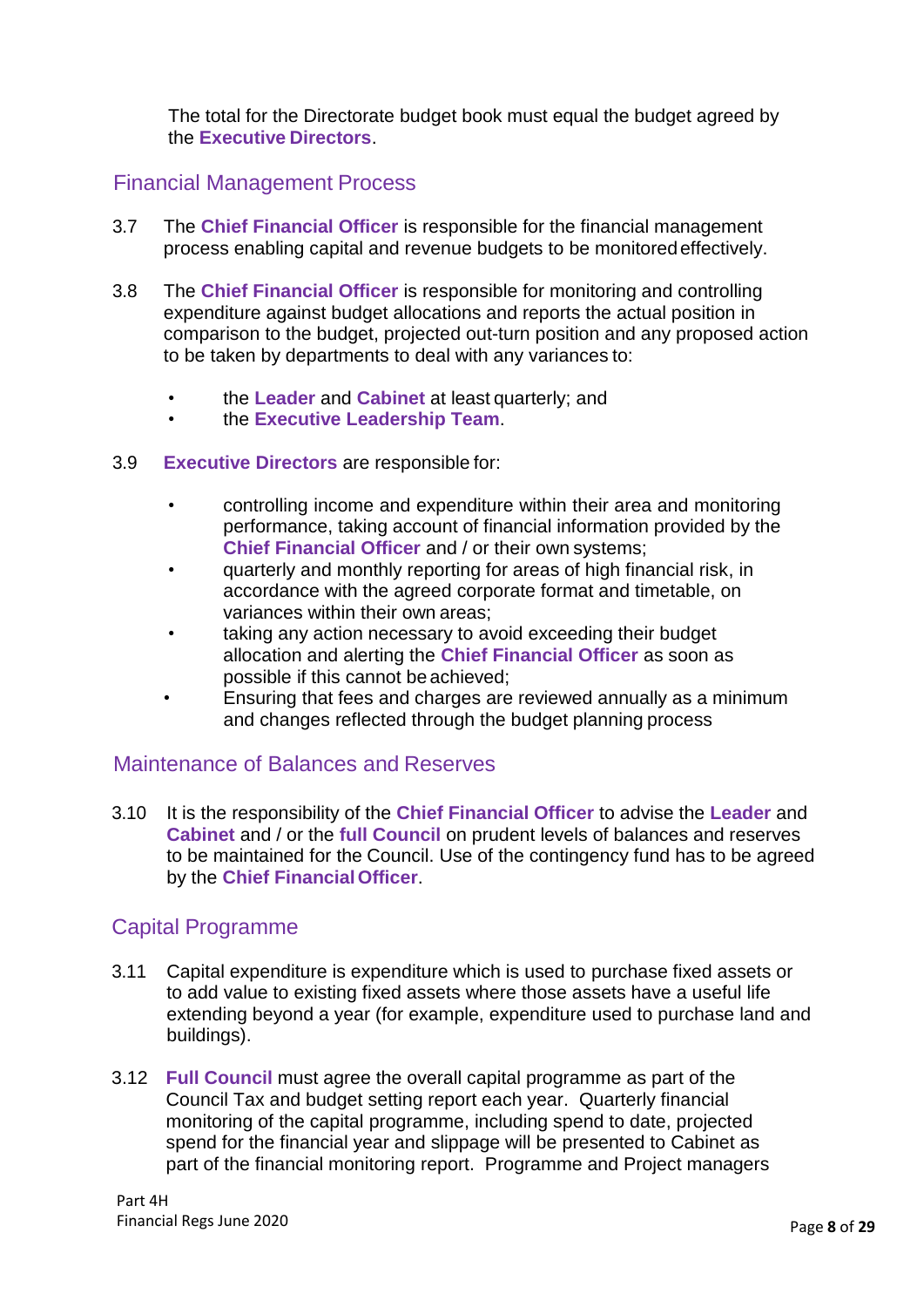along with the relevant **Executive Director** must ensure that any variances to budget are reported as soon as they are aware of them.

- 3.13 The Growth Board is the Officer control mechanism by which all non IT and FM capital expenditure is managed and assured. Details on its role are contained in the Growth Board terms of reference.
- 3.14 ICT and FM capital expenditure is approved through their own Officer boards. All of these boards must be presented with a business case that details the expenditure to be incurred and the timing of that expenditure to ensure accurate financial management and monitoring.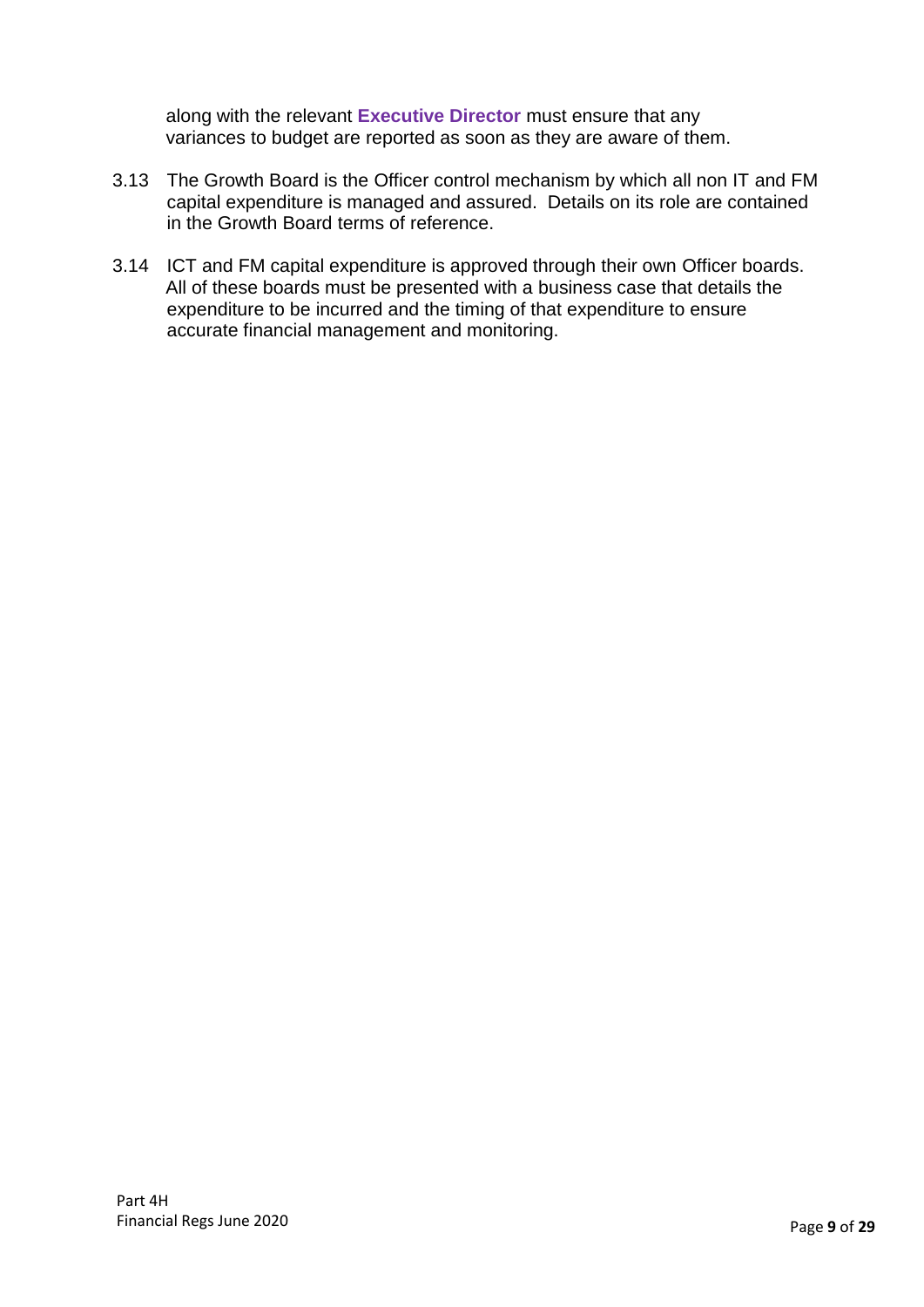# **4. Petty Cash**

- 4.1 Petty cash accounts may consist of either a cash float, or bank imprest account used to reimburse expenditure.
- 4.2 The **Chief Financial Officer** will provide petty cash accounts as appropriate to such services that need them. Such accounts will be maintained in the manner and delegation prescribed by the **Chief Financial Officer**.
- 4.3 The responsible budget holder and account holder will:
	- Make adequate arrangements for the safe custody of the account;
	- Limit payments from the account to minor items of expenditure (i.e. abnormal purchases with a value of less than £25) and to other such items as the **Chief Financial Officer** may approve;
	- Obtain a receipted voucher in relation to each purchase. Where appropriate (and in the case of all purchases over £5 attracting VAT) a proper VAT receipt must be obtained;
	- Record transactions promptly;
	- Reconcile and balance the account at least monthly; reconciliation sheets to be signed by the responsible officer and the budget holder and retained; and
	- Provide an annual return in timely manner.
- 4.4 No income received on behalf of the Council may be paid into the petty cash account but must be banked or paid to the Council.
- 4.5 Petty cash accounts must not be used for cashing personal cheques or making personal loans. They must not be used for travel and subsistence claims because of tax implications.
- 4.6 The **Chief Financial Officer** will, on the recommendation of the **Head of Internal Audit**, consider, and approve where appropriate, requests for variations from the standard rules governing the operation of petty cash accounts, based on specific needs and individual circumstances.
- 4.7 All officers administering petty cash accounts must ensure that they comply with the petty cash procedures.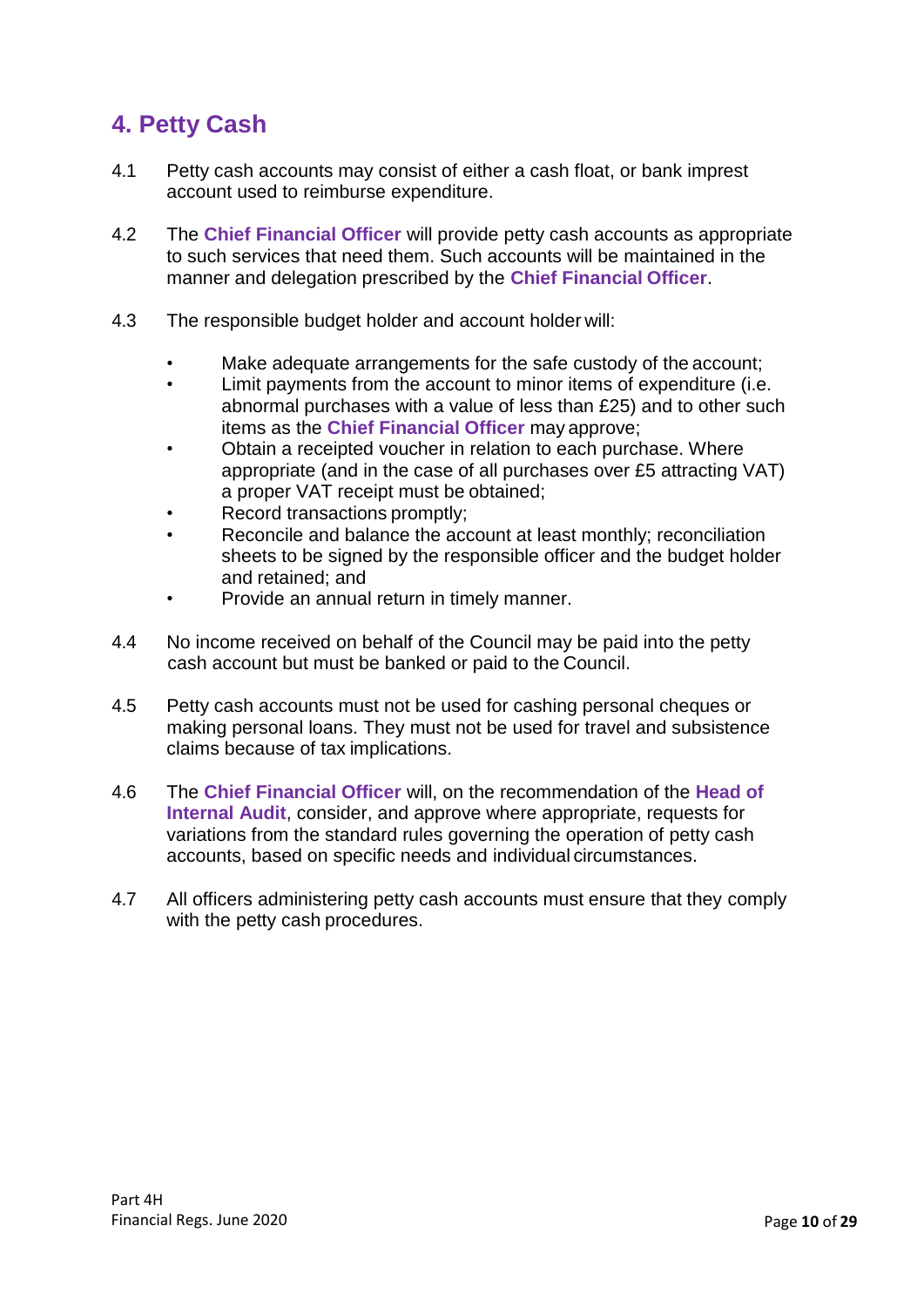# **5. Procurement Cards**

- 5.1 Procurement cards (Pcards) are used to pay for small value transactions which cannot be paid through the P2P system. The Procurement Card Procedures govern the use and includes credit limits, card holders responsibilities and monitoring.
- 5.2 Any exemptions to transactions and credit limits will require a delegated decision under the Council's Scheme of Financial Delegation to be agreed by the **Chief Financial Officer** upon the recommendation of the **Head of Internal Audit.**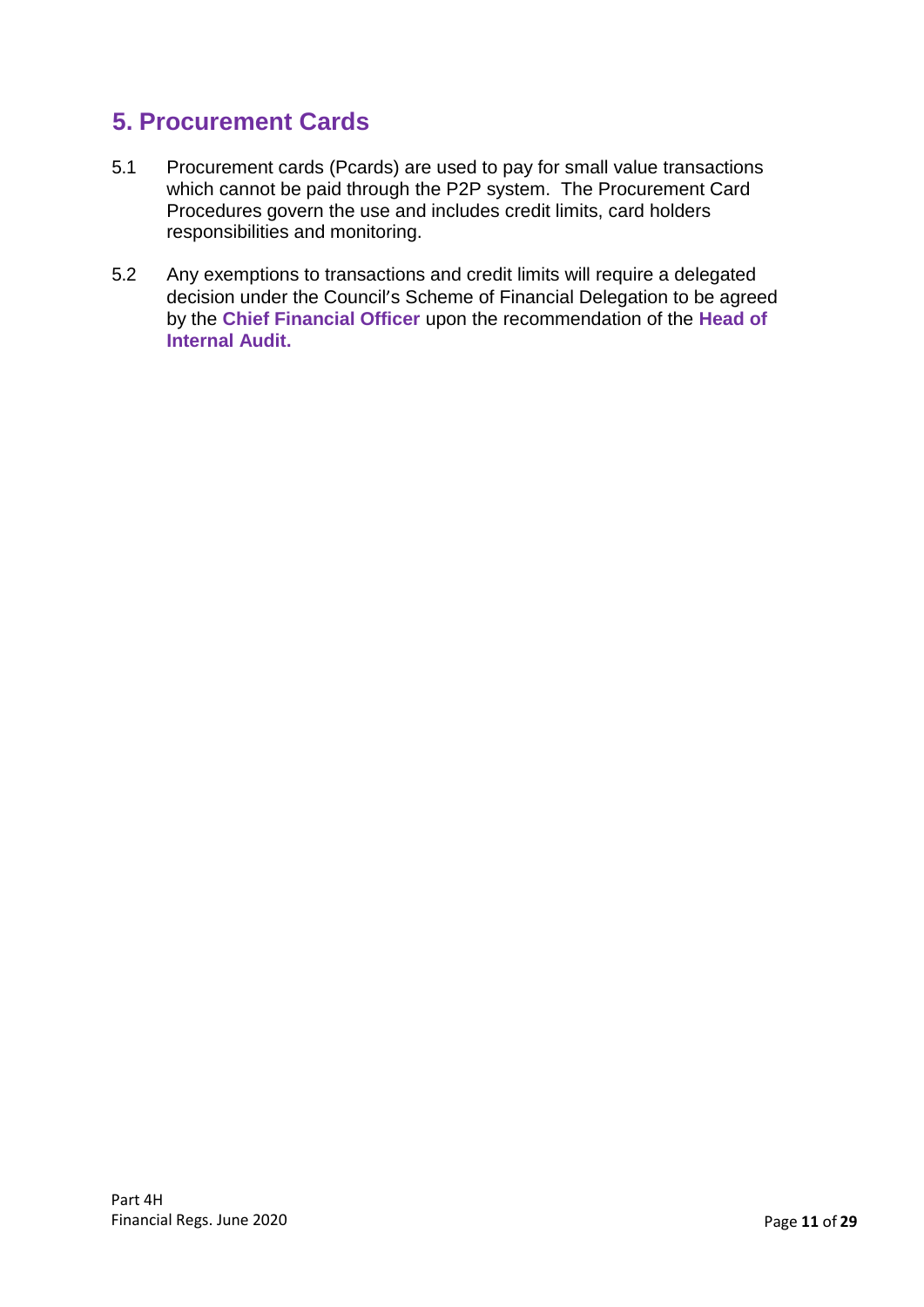# **6. Banking Arrangements and Cheques**

- 6.1 All arrangements with the Council's bankers concerning the Council's bank accounts will be made through the **Chief Financial Officer**. The opening of new bank accounts must be made by at least two authorised signatories approved by the **Chief FinancialOfficer**.
- 6.2 Additions to or removals from the list of authorised signatories for ALL Council bank accounts will be approved by the **Chief Financial Officer**
- 6.3 All bank accounts should be reconciled with the Council's cashbooks at least once in each quarter (more frequently in specified cases).
- 6.4 Cheques and books will be ordered via the bank only on authority from the **Chief Financial Officer,** who will make adequate arrangements for their safe custody and use.
- 6.5 Cheques on the Council's accounts will bear the facsimile signature of or be signed by the **Chief Financial Officer** or as delegated by the **Chief Financial Officer**. Under no circumstances should an account be opened in the name of an individual officer.
- 6.6 Where funds are held on behalf of third parties, **Executive Directors**will arrange for their secure administration, approved by the **Chief Financial Officer** and shall ensure that written records of all transactions are maintained.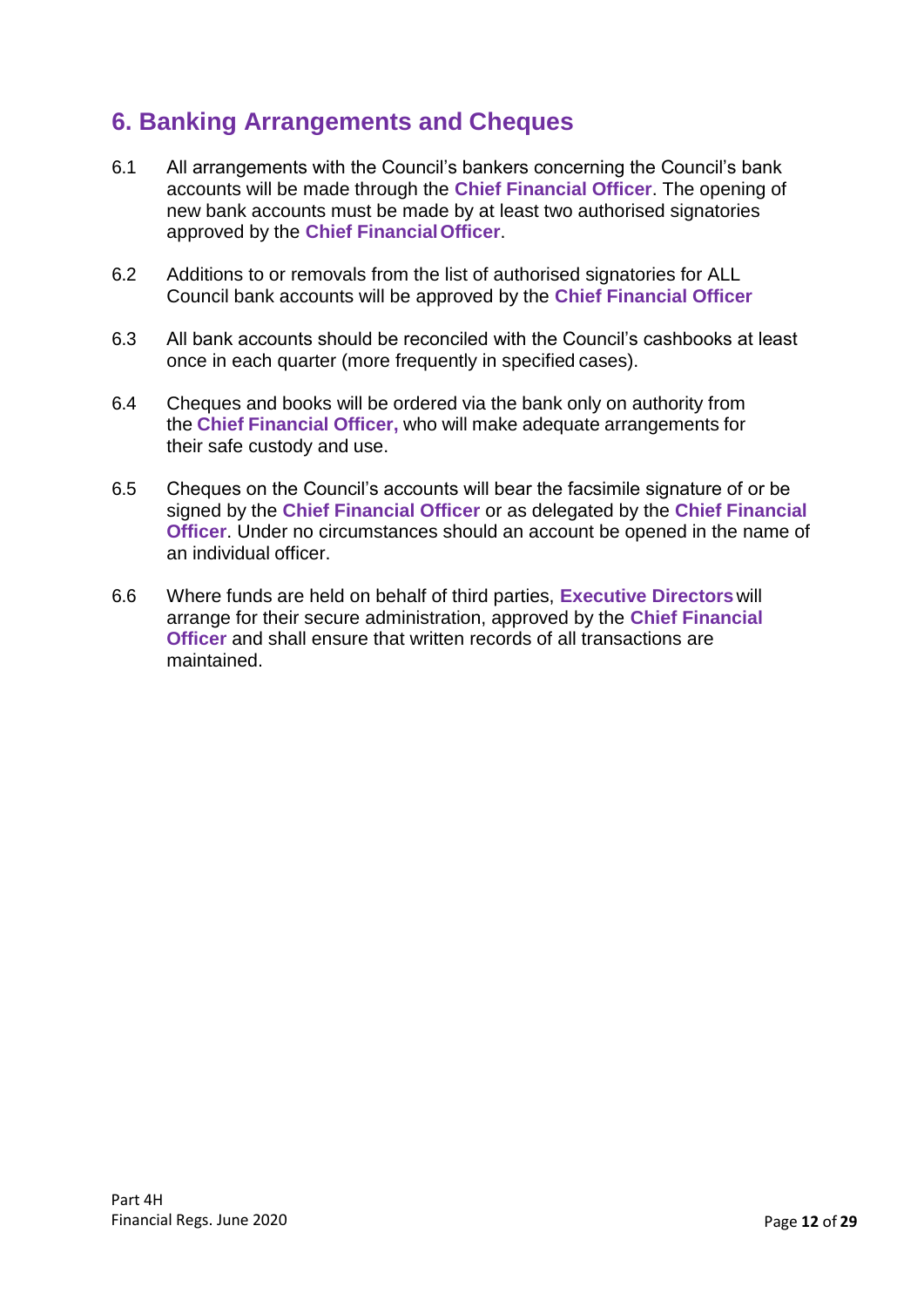# **7. Risk Management and Insurance**

- 7.1 The Council is committed to establishing an effective risk management framework and culture to enable management at all levels to deliver their objectives in the light of those risks. The **Chief Financial Officer** has responsibility for establishing and delivering corporate risk management arrangements across the Council.
- 7.2 The **Chief Financial Officer** is responsible for preparing the Council's Risk Management Policy Statement and for promoting it throughout the Council, including the Executive Leadership Team.
- 7.3 The **General Purposes & Audit Committee** is responsible for reviewing the Council's Risk Management Policy statement and strategy and is responsible for reviewing the effectiveness of risk management via a quarterly review of the high level risks on the Council's risk register.
- 7.4 At a departmental level **Executive Directors**, **Directors and Heads of Service** should ensure that risk assessments are conducted, followed by appropriate work to manage the risks identified and to monitor current and emerging risks.
- 7.5 The **Chief Financial Officer** shall effect and periodically review all insurance cover in consultation with other Executive Directors and Directors who shall provide such information as may be required.
- 7.6 **Directors** shall promptly notify the **Chief Financial Officer** of all new risks and any alterations, terminations, loss or liabilities that affect existing insurances. Where appropriate, **Directors** should also inform the Police as soon as possible of any losses and inform the **Head of Internal Audit** and the **Head of Insurance & Risk**
- 7.7 Directors shall consult the **Chief Financial Officer** or **Head of Insurance & Risk** in respect of the terms of any indemnity which the Council is required to obtain or provide.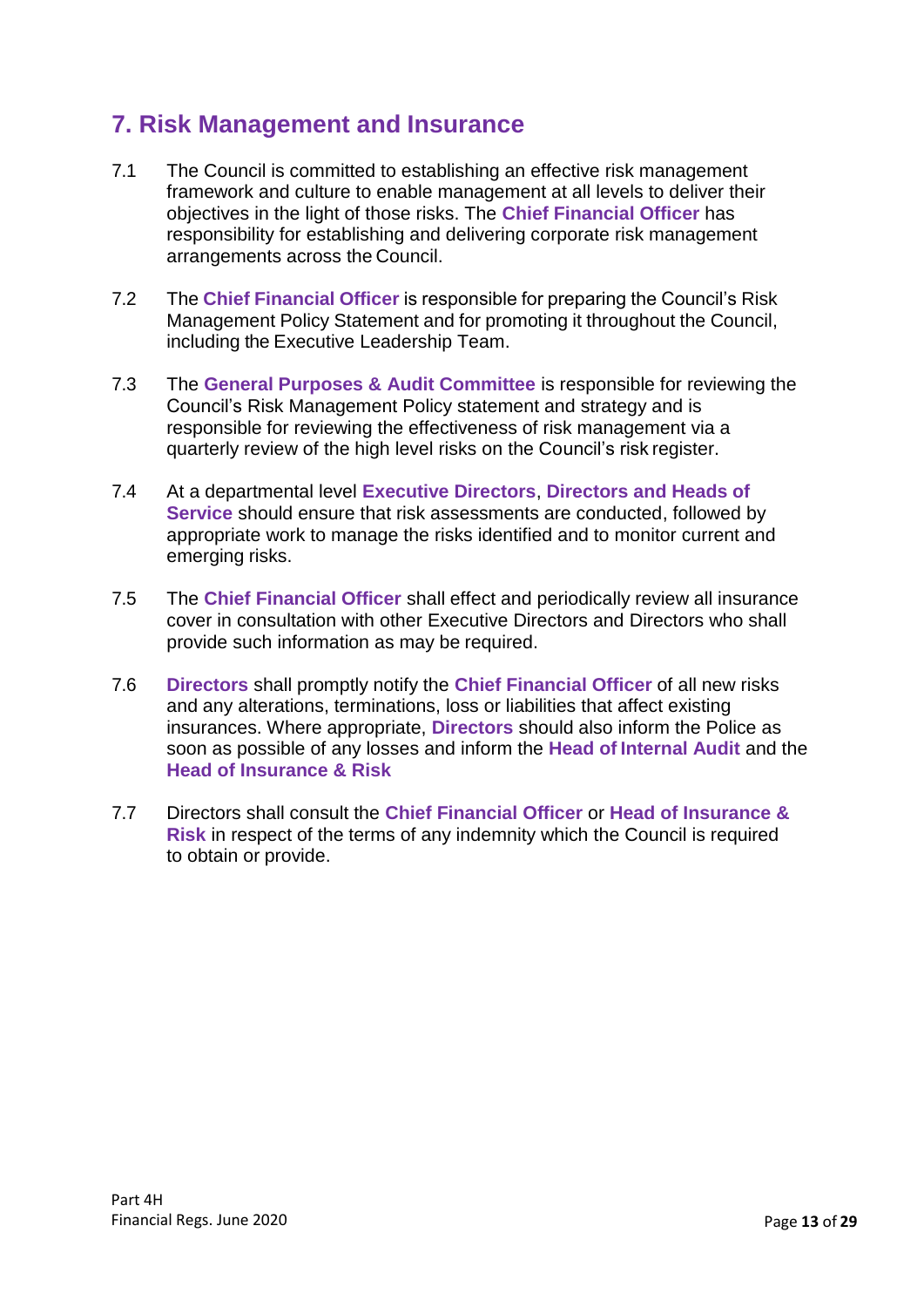# **8. Internal Control**

- 8.1 Internal control refers to the systems of controls devised by management to help ensure the:
	- Council's objectives are achieved in a manner that promotes economical, efficient and effective use of resources; and
	- Council's assets and interests are safeguarded.
- 8.2 The **Chief Financial Officer** is responsible for advising on effective systems of internal control. These arrangements need to ensure compliance with all applicable statutes and regulations, and other relevant statements of best practice. They should ensure that public funds are properly safeguarded and usedeconomically, efficiently, and in accordance with the statutory and other authorities that govern their use.
- 8.3 **Executive Directors** are responsible for establishing sound arrangements for planning, appraising, authorising and controlling their operations in order to achieve continuous improvement, economy, efficiency and effectiveness and for achieving their financial performance targets.
- 8.4 **Executive Directors** are required to complete an annual assurance statement for their departments.

### Audit Requirements

- 8.5 The basic duties of the external auditor are governed by National Audit Office in its Code of Practice.
- 8.6 The Council may, from time to time, be subject to audit, inspection or investigation by external bodies such as HM Revenue & Customs, who have statutory rights of access.
- 8.7 The **Chief Financial Officer** is responsible for arranging an adequate and effective internal audit to examine the accounting records and systems of internal control of the Council in accordance with proper practices.
- 8.8 **Internal Audit** has unrestricted access to all Council records and information (both hard copy and digital), activities, property, other assets, Officers, Members and contractors it considers necessary to fulfil its responsibilities. This may be, where necessary, on demand and without any prior notice. Rights of access to other bodies funded by the Council should be set out in the conditions of funding. The rights and responsibilities are set out more fully in the Internal Audit Charter which is approved annually by the **General Purposes & Audit Committee**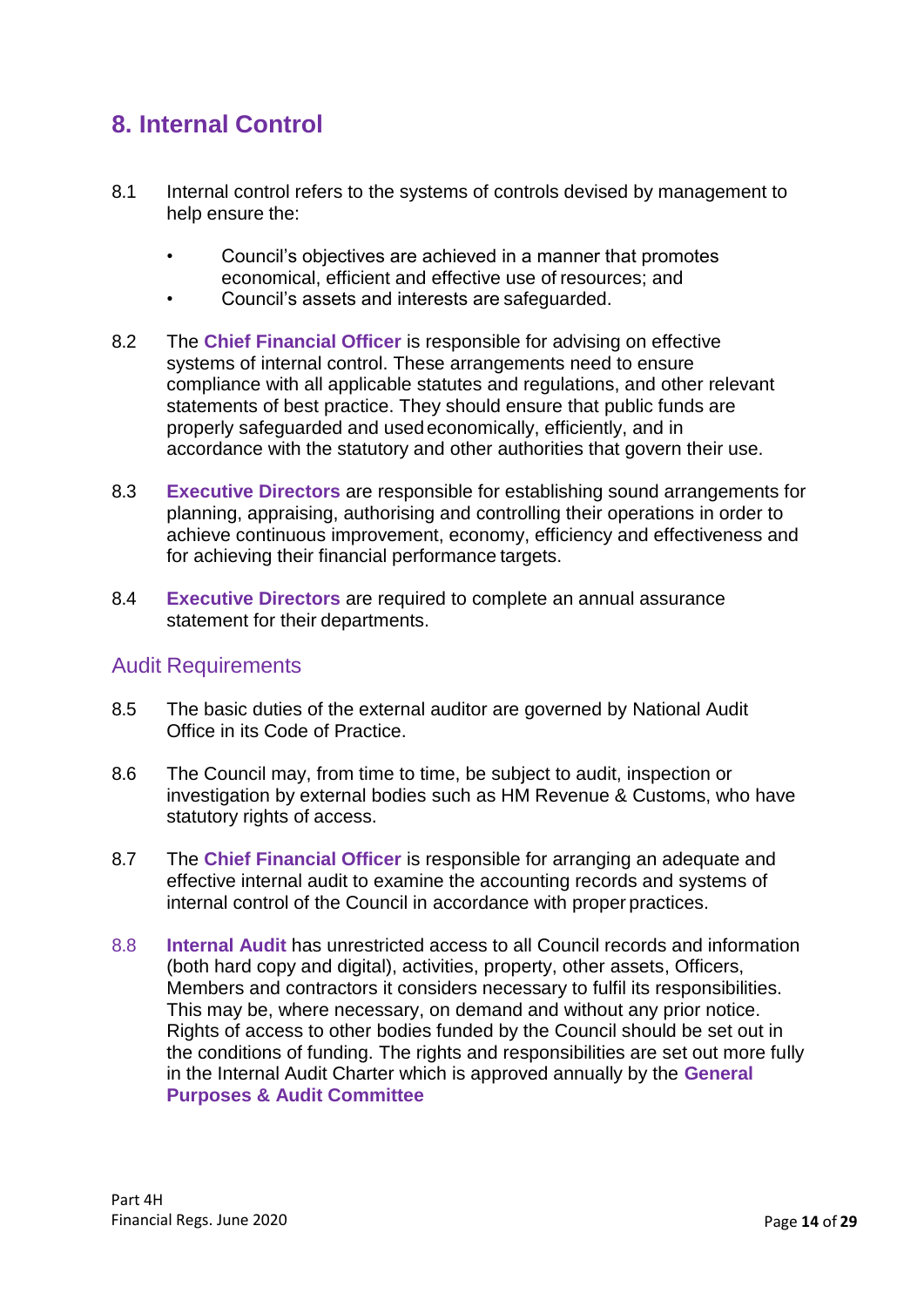8.9 Contracts let for the provision of services and works on behalf of the Council will ensure that the Council's internal and external auditors have right of access to any of the contractor's records associated with their contract with the Council.

## Preventing Fraud and Corruption

- 8.10 The Council is committed to:
	- taking fraud and other avoidable losses (arising from error or mismanagement) seriously and tackle it on all fronts;
	- ensuring that all its funds are legitimately used and only those entitled to services and benefits receive them, and
	- fighting against fraud and avoidable loss as this is an important aspect of its public accountability. The Council's approach to tackling fraud is set out in its Anti-Fraud & Corruption Policy.
- 8.11 All Officers and Members must ensure they comply with the Council's Anti-Fraud & Corruption Policy, the Anti-money Laundering Policy and the Anti-Bribery Policy.
- 8.12 All officers have a duty to inform the **Head of Anti-Fraud** or the **Chief Financial Officer** of any incident or circumstance which gives rise to the suspicion that fraud, misappropriation or financial irregularity may be or may have taken place, in connection with the activities of the Council. This may be made directly or via the Council's whistleblowing arrangements.
- 8.13 All Officers and Members are responsible for referring as soon as possible any suspicions of money laundering to the **Head of Anti-Fraud who is the Council's designated Money Laundering Reporting Officer** or one of the deputies under the policy.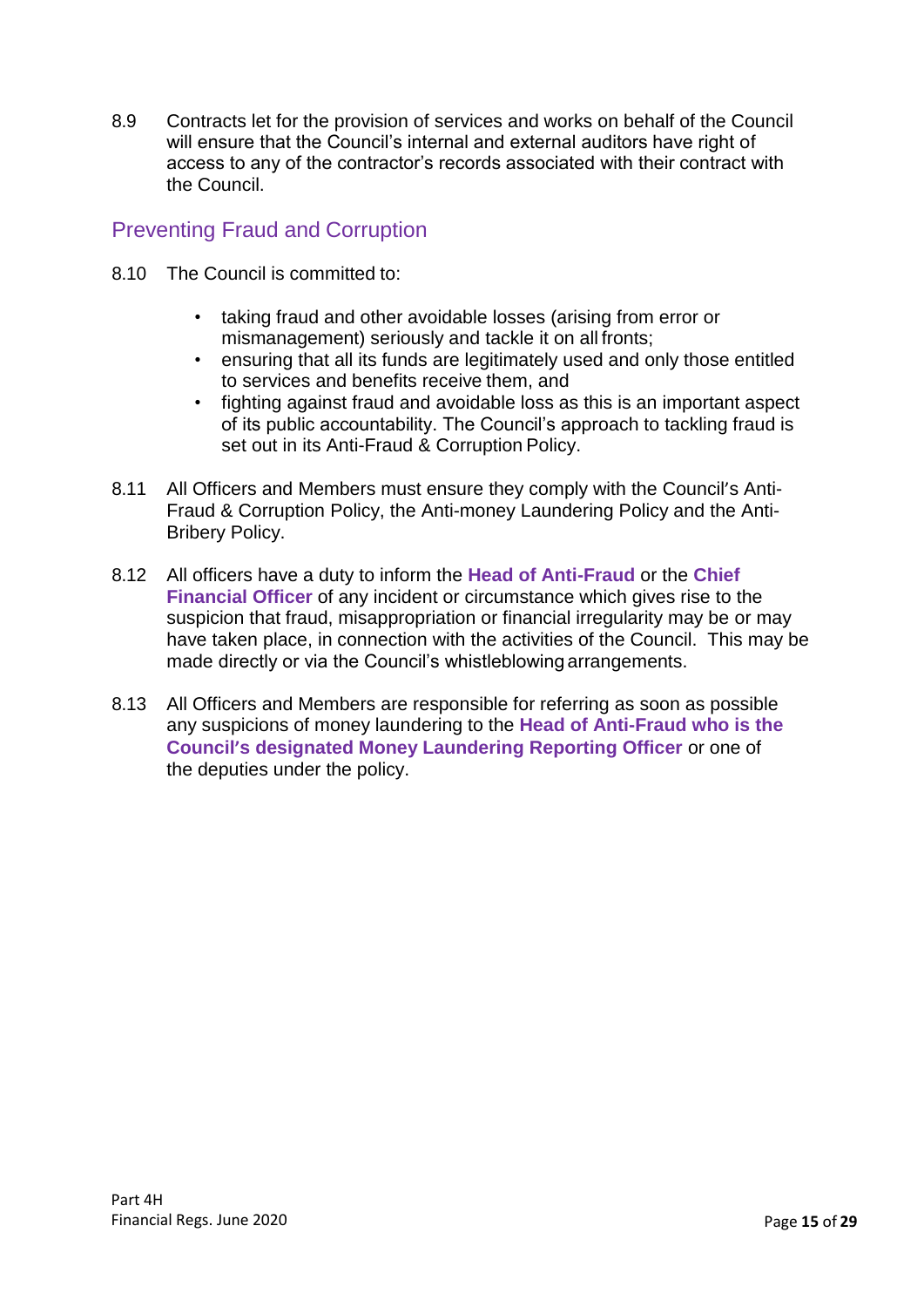## **9. Assets**

### **Land and Property**

- 9.1 The **Head of Asset Management and Estates** may authorise and approve legal documents on behalf of the Council in respect of property transactions up to a total value of £25,000 in the following categories:
	- Short term contracted out leases of less than 5 years
	- **•** Licences
	- **•** Wayleaves
	- **•** Easements
	- **Disposals**

Any transaction above this figure must be approved by the **Chief Financial Officer**.

- 9.2 In order to establish a clear separation of duty, any property acquisitions or disposals directly dealt with by the **Head of Asset Management and Estates** should be approved by the **Executive Director Resources** as well as the **Chief Financial Officer.**
- 9.3 Recommendations on acquisitions or disposals valued between £500k and up to £5m must also be approved by the **Cabinet Member for Finance and Resources** in consultation with the **Leader** of the Council, subject to the intention to do so having been reported to a previous meeting of **Cabinet** and in accordance with the **Leader**'s Scheme of Delegation. Recommendations on acquisitions or disposals valued over £5m will be reported for approval to **Cabinet**.
- 9.4 All proposals for the acquisition of investment properties will be channeled through the **Head of Asset Management & Estates** and will be progressed in line with the Asset Investment Strategy relating to the Asset Acquisition Fund established as part of the Medium Term Financial Strategy 2018/22

#### **Non Land and Property**

- 9.5 Non land and building asset disposals, between £5k and £500k must be authorised in accordance with the Council's Scheme of Financial Delegation and the Assets Procedure. The **Head of Commissioning & Procurement Corporate** must be consulted prior to any non-property assets being disposed of to ensure that the best possible price is obtained and that the method of disposal is appropriate. For items over £100k disposal should be by competitive tender or public auction
- 9.6 Asset disposals up to £5k must be authorised in accordance with the Council's Scheme of Financial Delegation and be reasonable as regards methodology, value obtained and recorded.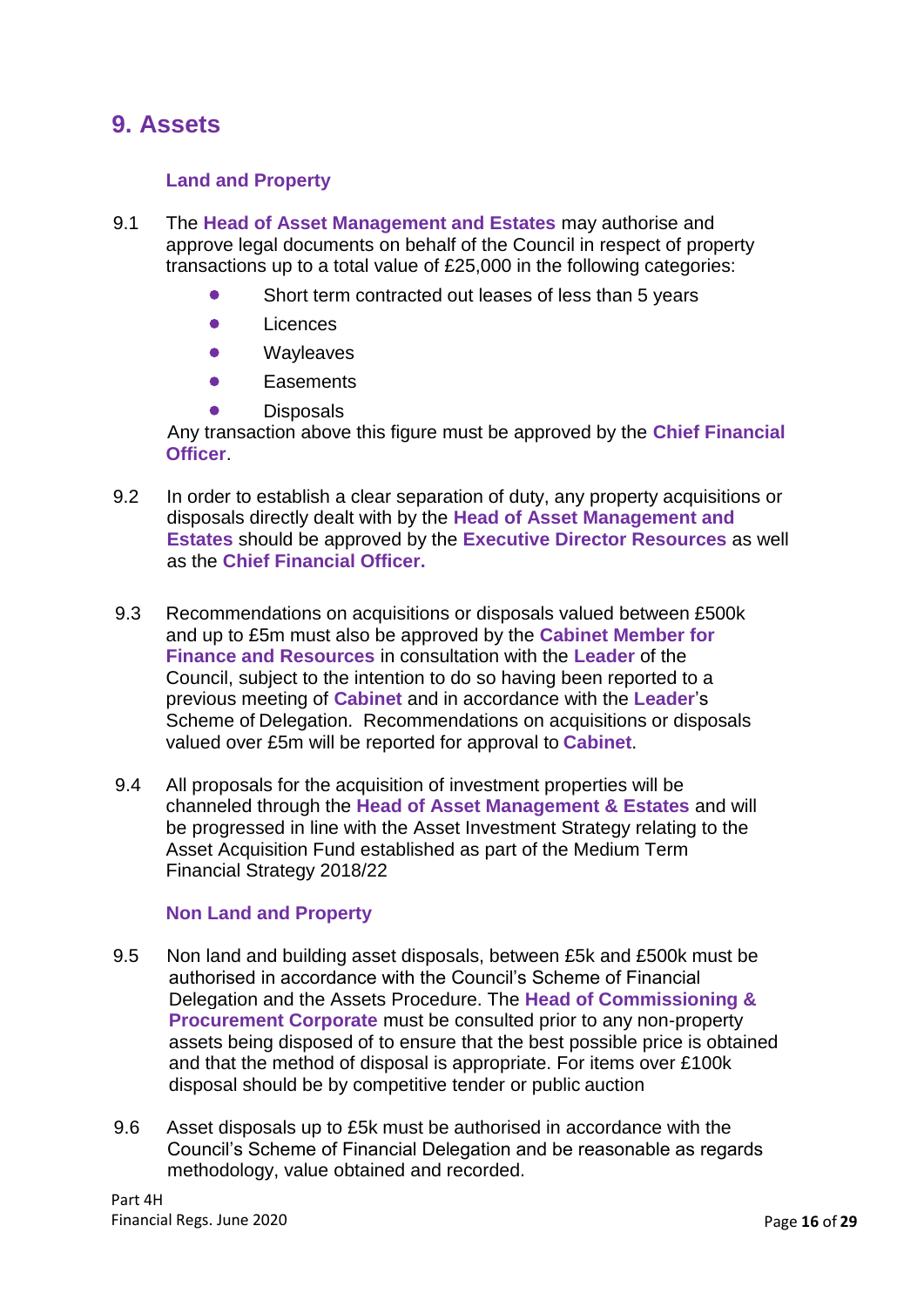#### **Leases**

- 9.7 The total value of leasehold acquisitions or disposals includes the value of all rental payments and service charges over the life of the lease. The total value of lettings includes the value of all rental payments and service charges over the life of the lease.
- 9.8 Officers must notify the relevant **Head of Finance** before entering into any lease, to ensure that the correct accounting treatment can be applied.
- 9.9 For further guidance on assets please consult the Council's Assets Procedure.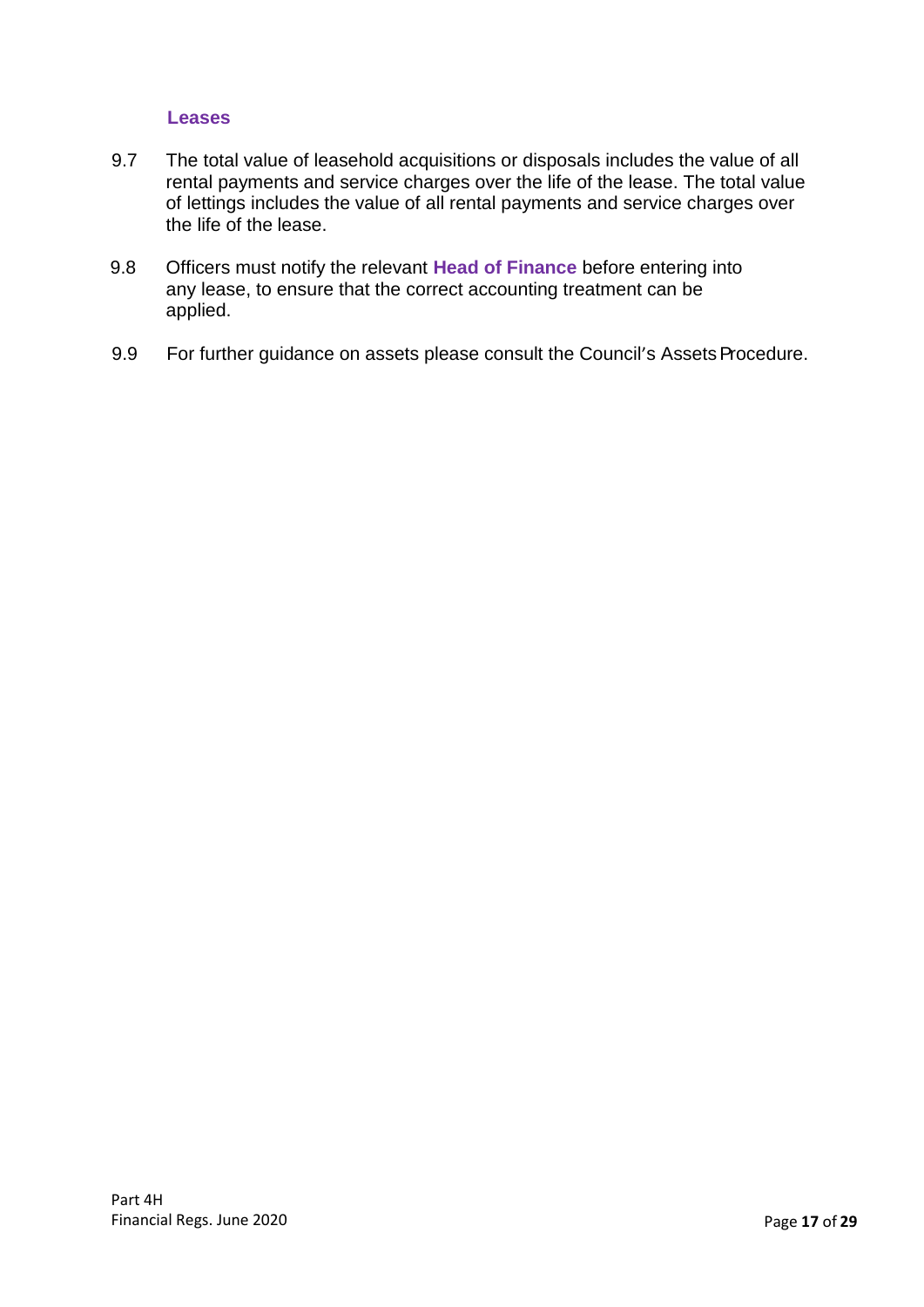# **10. Management of Contracts**

- 10.1 The **Commissioning & Procurement Division** will maintain a contracts register in the form of electronic copies of all contracts issued and entered into by the Council. Details will be published in accordance with the Council's transparency agenda.
- 10.2 Officers entering into contracts must ensure that upon completion of any contract document, contract information is entered onto the Deeds and Documents Register and the Council's copy of the original contract is sent to the **Business Support Team** for safe storage.
- 10.3 Variations to contracts to be written in an approved form. The relevant **Executive Director** or a senior officer nominated by them or the contract administrator appointed by the Council shall authorise variations and a copy of the variation order be retained as a document appertaining to the contract.
- 10.4 In accordance with the Council's Tenders and Contract Regulations, contracts between £100k and £500k in value will require appropriate sign off of the procurement strategy and award of contract by the **Director of Commissioning & Procurement** on the recommendation of the **Contracts and Commissioning Board (CCB)**. Contracts in value above this and up to £5m will require appropriate sign off of the procurement strategy and award of contract by the nominated Cabinet Member on recommendation of **CCB** and above £5m by Cabinet. Contracts over £100k in value must also be completed on behalf of the Council by an authorised signatory in the Council's **Law Division.**
- 10.5 Where contracts are administered on behalf of the Council by persons other than the Council's own officers, the **Executive Director** concerned should ensure that those persons comply with the Council's Constitution, Financial Regulations and Tenders and Contracts Regulations as if they were Officers of the Council. The relevant **Executive Director** and the **Chief Financial Officer** should be entitled to inspect all records and documents relating to such contracts.
- 10.6 When entering into contracts, staff must not deviate from the Council's standard purchasing terms unless this is formally agreed by the **Chief Financial Officer**.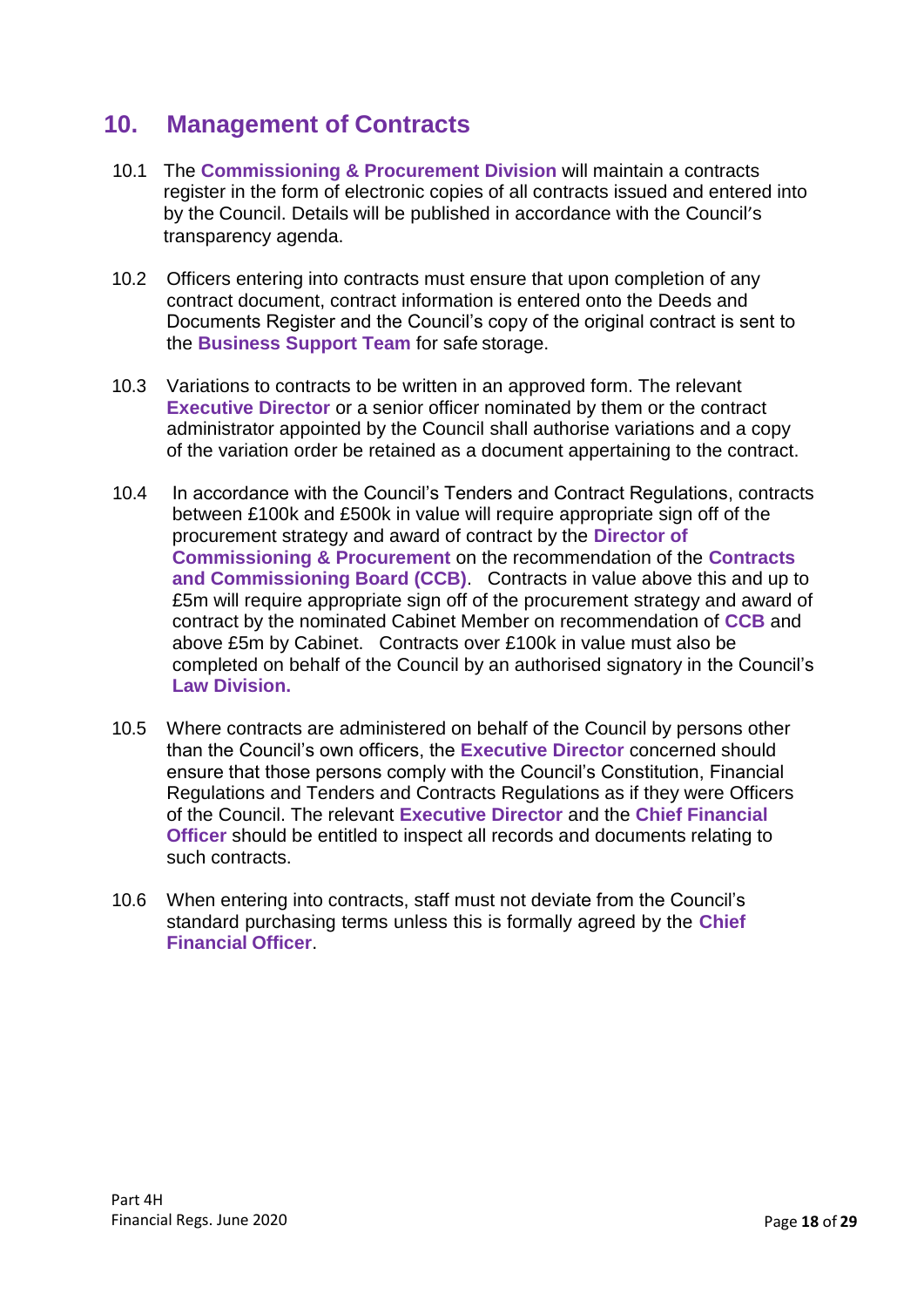## **11. Treasury Management**

- 11.1 The Council has adopted the Chartered Institute of Public Finance and Accountancy (CIPFA), Treasury Management in the Public Services: Code of Practice (2017).
- 11.2 The **full Council** is responsible for approving the Treasury Management Policy Statement setting out the matters detailed in CIPFA's Code of Practice for Treasury Management in the Public Services. The policy statement is proposed to the **full Council** by the Cabinet. The **Chief Financial Officer** has delegated responsibility for implementing and monitoring the Statement.
- 11.3 All money which the Council physically holds is controlled by the Officer designated for the purposes of Section 151 of the Local Government Act 1972, for the Council's purposes this is the **Chief FinancialOfficer**.
- 11.4 The **Chief Financial Officer** is responsible for reporting to the **Leader** and Cabinet a proposed treasury management strategy for the coming financial year at or before the start of each financial year. Adoption of the strategy is by **full Council**.
- 11.5 All **Leader** and Cabinet decisions on borrowing, investment or financing are delegated to the **Chief Financial Officer** who is required to act in accordance with the CIPFA Code of Practice for Treasury Management in the Public Sector 2017 Edition.
- 11.6 The **Chief Financial Officer** will review mid financial year the activities of the treasury management operation.
- 11.7 The **Chief Financial Officer is** responsible for reporting to the **General Purposes and Audit Committee** on the activities of the treasury management operation and on the exercise of the delegated treasury management powers. One such report will comprise an annual report on treasury management for presentation by 30<sup>th</sup> September of the succeeding financial year.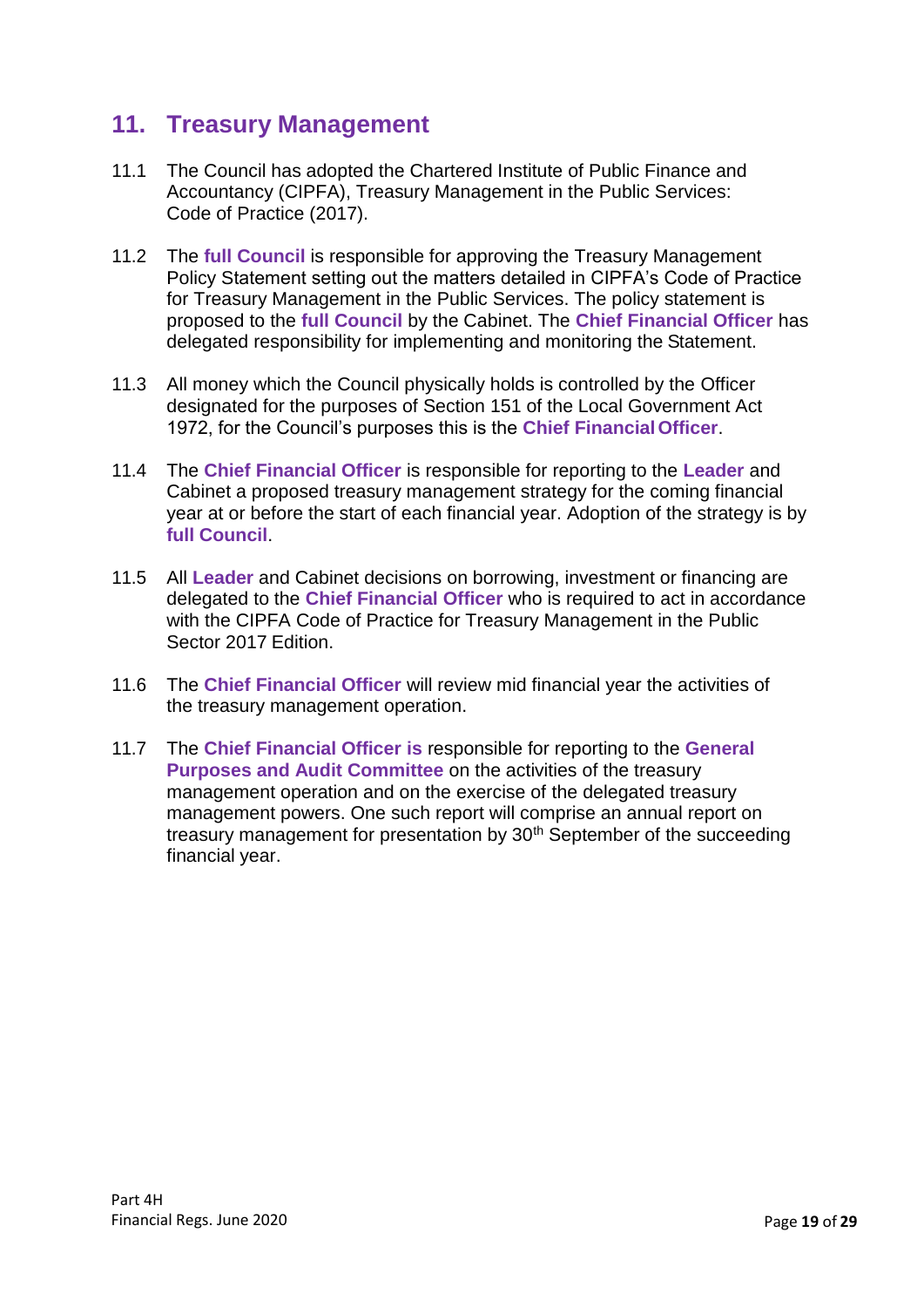# **12. Systems and Procedures**

- 12.1 Sound systems and procedures are essential to an effective framework of accountability and control.
- 12.2 The **Chief Financial Officer** is responsible for the operation of the Council's accounting systems, the form of accounts and the supporting financial records. Any changes made by **Executive Directors** to the existing financial systems or the establishment of new systems must be approved by the **Chief FinancialOfficer**.

However, **Executive Directors** are responsible for the proper operation of financial processes in their own departments.

- 12.3 Any changes to agreed procedures by **Executive Directors** to meet theirown specific service needs should be agreed with the **Head of Finance** for that department.
- 12.4 **Executive Directors** must ensure that, where appropriate, computer and other systems are registered in accordance with GDPR as set out in the Data Protection Act 2018. **Executive Directors** must ensure that members of staff are aware of their responsibilities under Data Protection and Freedom of Information legislation and the Computer Misuse Act.
- 12.5 The Council publishes data each month on all payments over £500 as part of its Transparency Policy. For reasons of privacy, personal details are omitted; these include payments to individuals including foster carers, children and adult carers, staff salaries and pensions.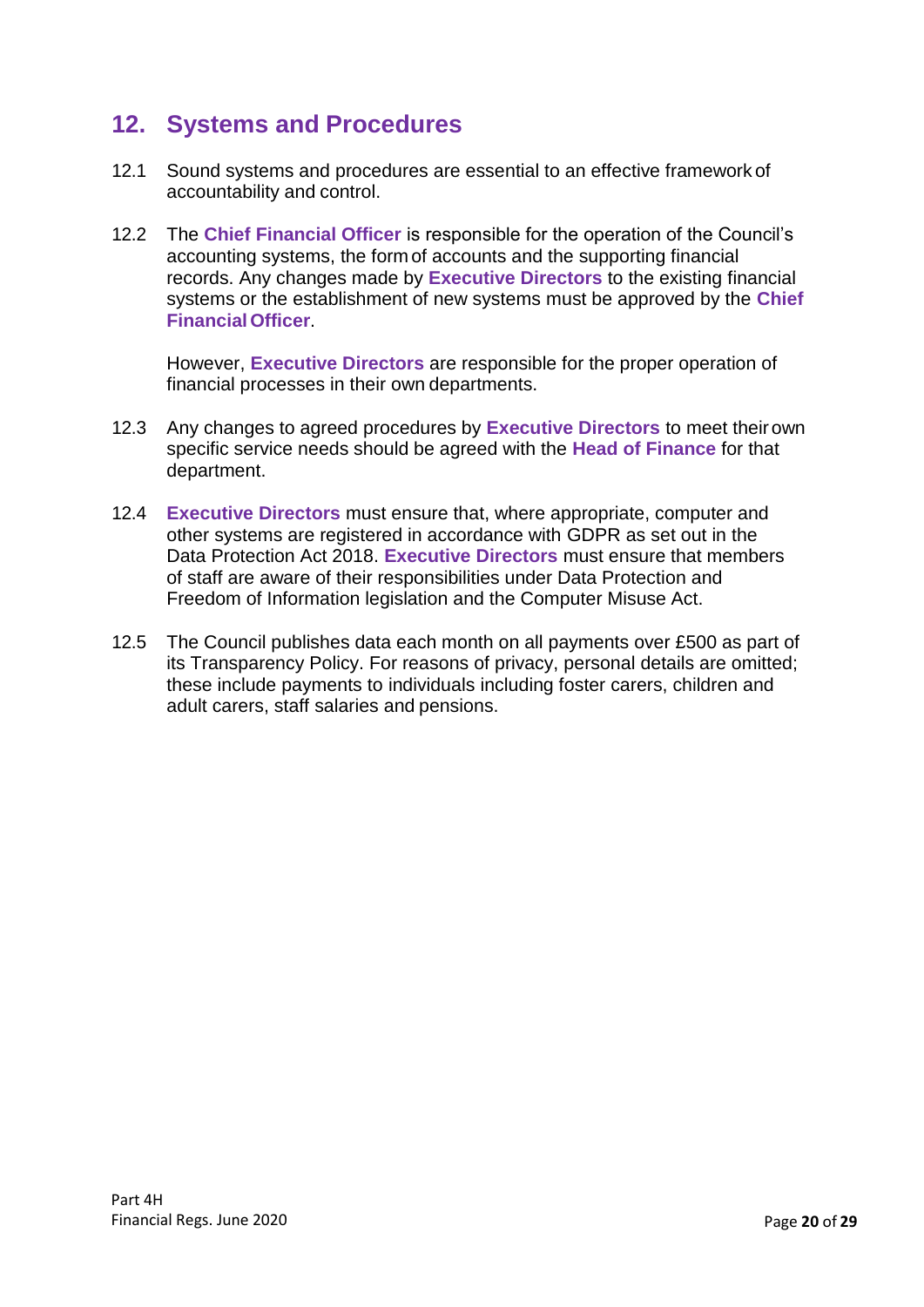# **13. Income and Expenditure**

- 13.1 The Scheme of Financial Delegation identifies staff authorised to act in respect of payments, income collection and placing orders, together with the limits of their authority.
- 13.2 It is the responsibility of **Executive Directors** to ensure that the scheme of financial delegation is operating effectively within their area and the responsibility of all staff on the Scheme to ensure that they operate within the limits defined by the Scheme.
- 13.3 **Executive Directors** are responsible for complying with the Procurement Strategy, Tender and Contract Regulations and the Council's Project and Programme Management Framework, and should make use of common supplies and services provided by other Departments of the Council. All staff with payment responsibilities should ensure that they read and abide by the Council's Payment Procedures.

### Leasing Arrangements & PFI/PPP Funding Arrangements

13.4 Before entering into any finance or operating lease, or lease rental agreement, or PFI/PPP arrangements, **Executive Directors** must seek agreement from the **Chief Financial Officer** to ensure that the arrangement is financially advantageous to the Council. **Executive Directors** should take appropriate legal advice from the **Council's Solicitor** and their **Head of Finance** to ensure that they meet the revised guidance for finance and operating leases under the International Financial Reporting Standards Interpretations, IFRIC4 as this may alter the treatment of the income.

### Payments to Employees and Members

13.5 The **Chief Financial Officer** is responsible for all payments of salaries and wages to all employees, including allowances, expenses and overtime, and for payment of allowances to Members.

### Debt Write-Offs

13.6 The **Chief Financial Officer** can authorise debt write-offs up to **£500k**. Above that limit authorisation must be obtained from Cabinet. Limited further delegations for the writing off of debt will be approved by the **Chief Financial Officer** upon the recommendation of the **Head of Internal Audit** and recorded within the Scheme of Financial Delegation.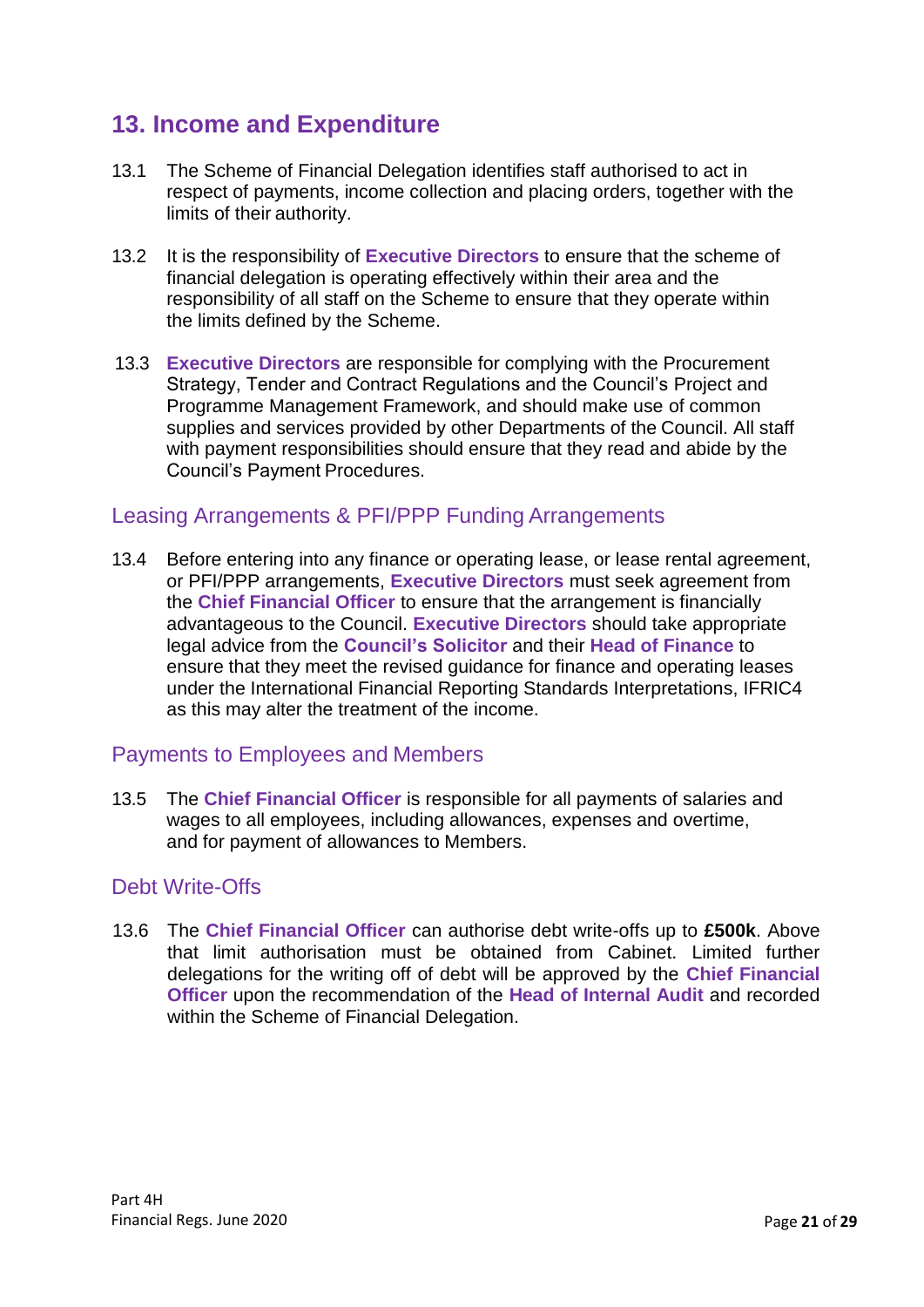# **14. Taxation**

- 14.1 The **Chief Financial Officer** is responsible for advising **Executive Directors**, the **Leader** and **Cabinet** and **full Council** in the light of guidance issued by appropriate bodies and relevant legislation as it applies, on all taxation issues that affect the Council.
- 14.2 **Directors, Heads of Finance and Budget Holders** are responsible for ensuring that the appropriate controls and procedures are operated within the department or relevant services area, in relation to taxation issues, including, but not limited to PAYE, VAT and IR35. **Budget Holders** must ensure that they retain the necessary documentation to allow the Council to reclaim VAT where applicable.
- 14.3 The **Chief Financial Officer** is responsible for maintaining the Council's tax records, making all tax payments, receiving tax credits and submitting tax returns by their due date as appropriate.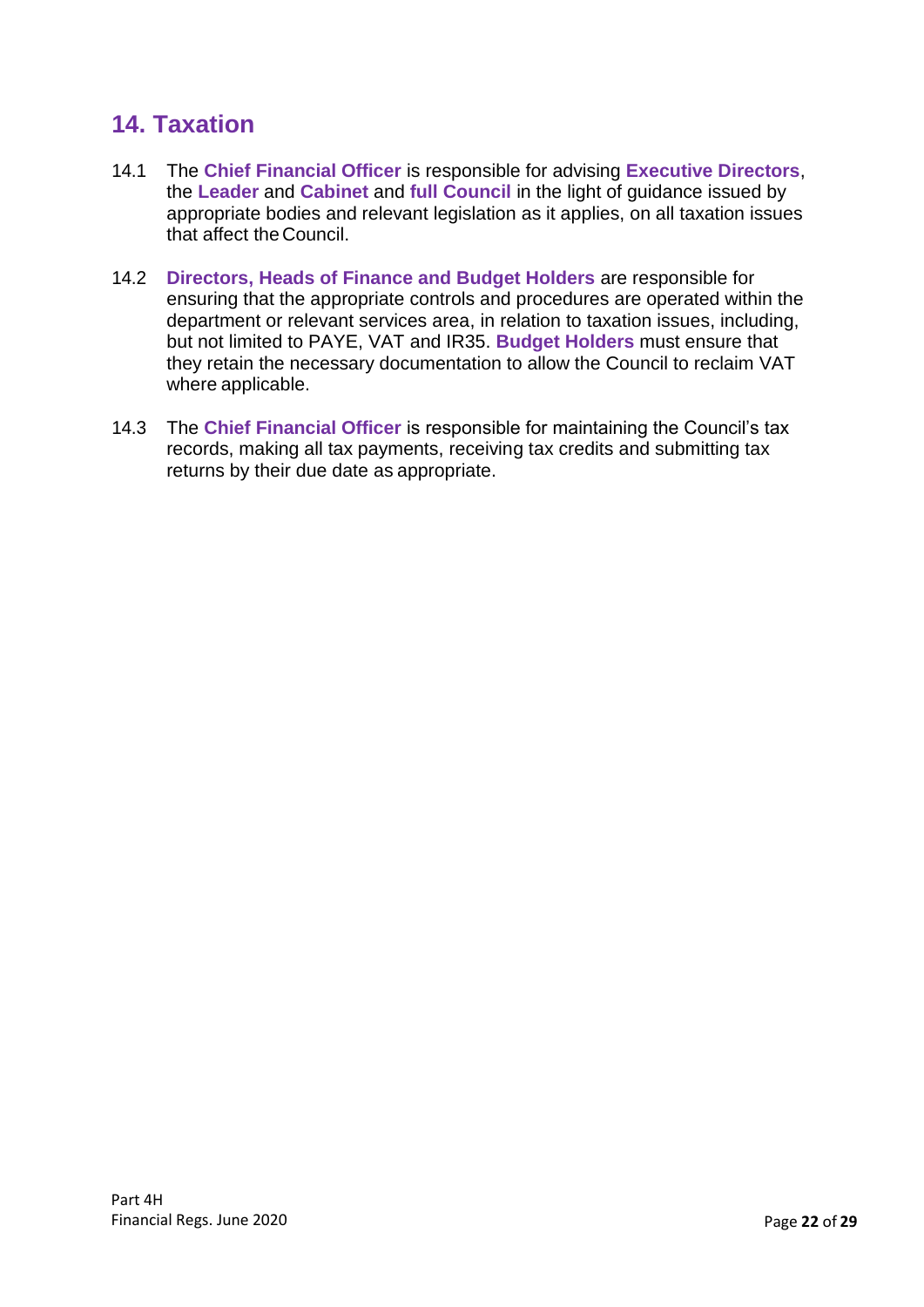# **15. External Collaboration**

15.1 The Council provides a distinctive Leadership role for the community and brings together the contributions of the various stakeholders. It must also act to achieve the promotion or improvement of the economic, social or environmental well-being of its area.

### **Partnerships**

- 15.2 The **Leader** is responsible for approving delegations for executive functions, including frameworks for partnerships. The **Leader** and Cabinet are the focus for forming partnerships with other local public, private, voluntary and community sector organisations to address local needs.
- 15.3 The **Leader** may delegate executive functions, including those relating to partnerships, to Officers. These are set out in the scheme of delegation that forms part of the Council's constitution. Where functions are delegated, the **Leader** remains accountable for them to the **full Council**.
- 15.4 The **Chief Financial Officer** is responsible for promoting and maintaining the same high standards of conduct with regard to financial administration in partnerships that apply throughout the Council.
- 15.5 The **Chief Financial Officer** must ensure that the accounting arrangements to be adopted relating to partnerships and joint ventures are proper. In consultation with the **Monitoring Officer**, they must also consider the overall corporate governance arrangements and legal issues when arranging contracts with external bodies.
- 15.6 They must ensure that the risks have been fully appraised before agreements are entered into with external bodies.
- 15.7 **Executive Directors** are responsible for ensuring that appropriate approvals are obtained before any negotiations are commenced in relation to work with external bodies.

## External Funding

15.8 The **Chief Financial Officer** is responsible for ensuring that all funding notified by external bodies is received and properly recorded in the Council's accounts.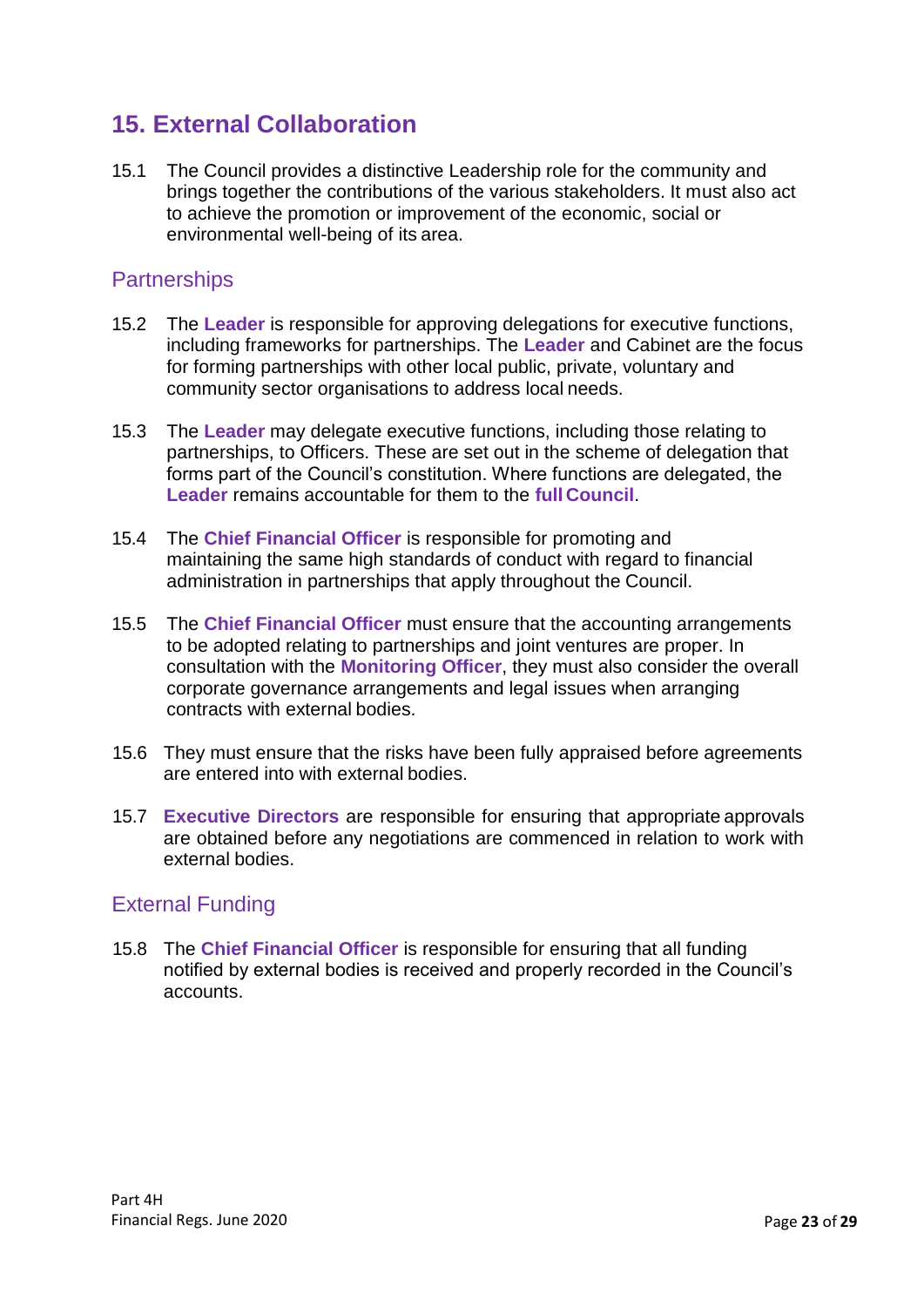## Work for Third Parties

15.9 The Cabinet Member for the service holding the relevant budget, in consultation with the **Cabinet Member for Finance and Resources**, (or the **Leader** where it is the **Cabinet Member for Finance and Resources**) is responsible for approving the contractual arrangements for any work for third parties or external bodies in relation to contracts funded from capital or revenue budgets.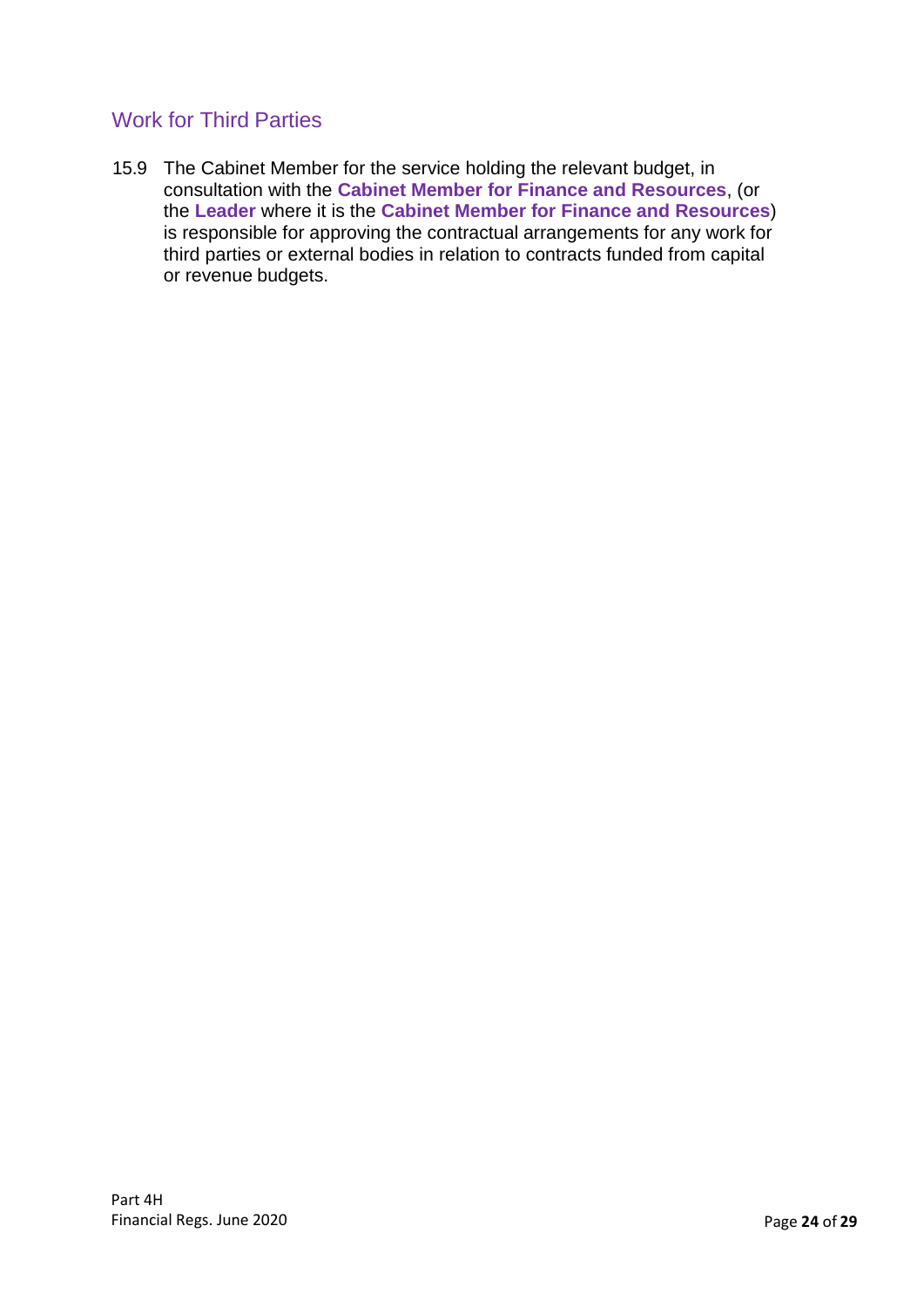# **16. Retention of Records**

- 16.1 Records held locally in establishments shall be retained in accordance with approved local information management schemes, which in turn must meet the Council's standards and conform to the Data Protection Act 2018.
- 16.2 **Executive Directors** and **Budget holders** are responsible for ensuring that financial records are carefully and systematically filed and retained for inspection by the **Chief Financial Officer** or agencies (e.g. HM Revenue & Customs) in line with the approved local management information schemes that meets relevant statutory requirements.
- 16.3 The advised minimum period for the retention of the majority of financial records is six years plus the current financial year. Where there is uncertainty, advice from the **Information Management Manager** and the relevant **Head of Finance** must be sought.
- 16.4 The **Chief Financial Officer** and the **Monitoring Officer** shall have access to documents as deemed necessary.
- 16.5 Further guidance on information management is available on the Council's Intranet to assist departments meet the requirements of the Data Protection Act, the Freedom of Information Act and other statutory requirements.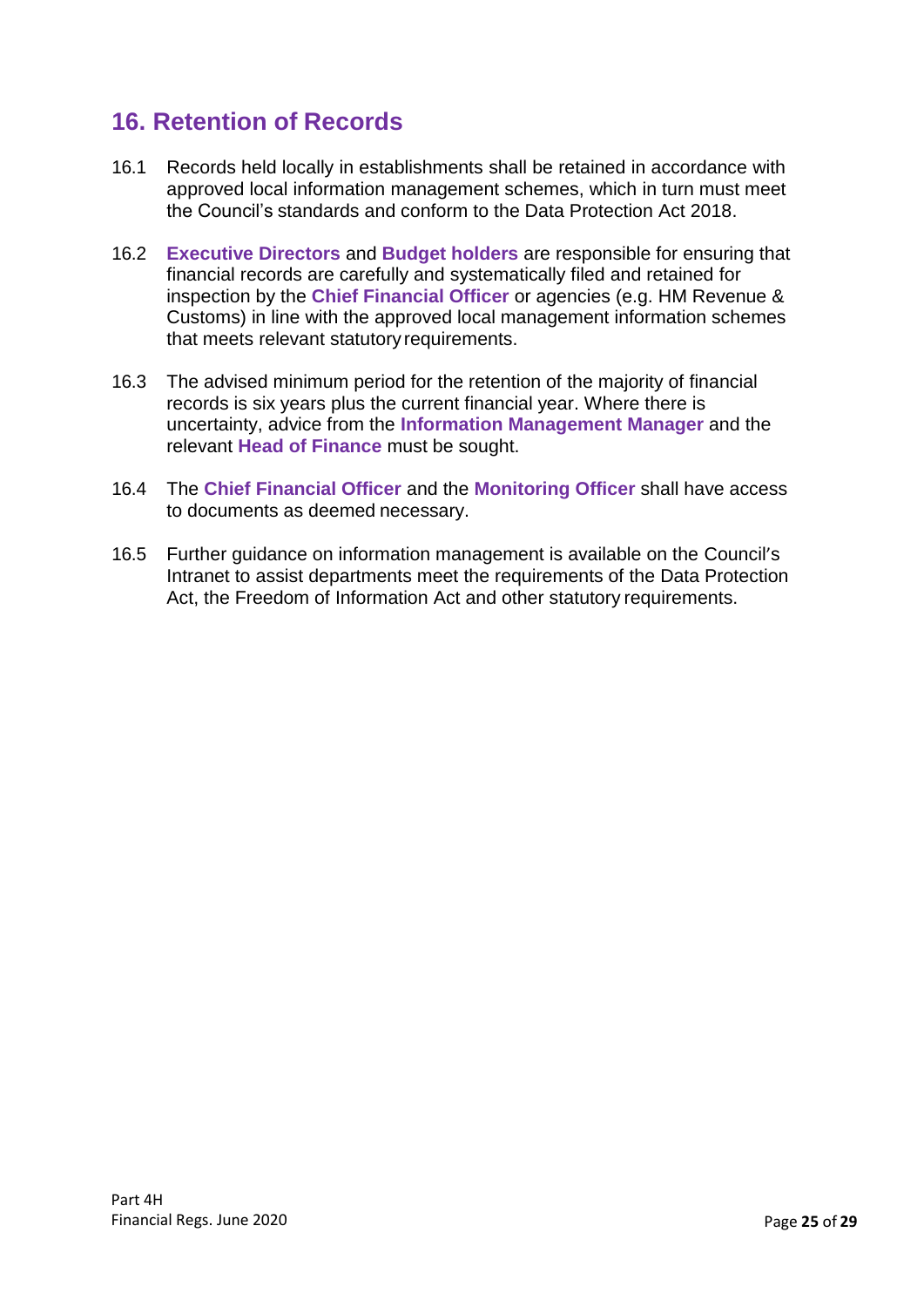# **17. Devolution of Financial Management**

17.1 Financial management covers all financial accountabilities in relation to the running of the Council, including the policy framework and budget.

### The Full Council, Cabinet and Committees

17.2 The roles and responsibilities of these bodies are set out in the Articles Part 3 of the Constitution.

### The Statutory Officers

- 17.3 **The Head of Paid Service** is responsible for the corporate and overall strategic management of the authority as a whole. They must report to and provide information for the **Cabinet**, the **full Council**, and other committees. The **Head of the Paid Service** is responsible for establishing a framework for management direction, style and standards and for monitoring the performance of the organisation. **The Head of Paid Service** is also responsible, together with the **Monitoring Officer**, for the system of record keeping in relation to all the **full Council**'s decisions.
- 17.4 The **Monitoring Officer** is responsible for promoting and maintaining high standards of financial conduct and for reporting any actual or potential breaches of the law or maladministration to the **full Council**. The **Monitoring Officer** is also responsible for maintaining an up to date constitution.
- 17.5 The **Monitoring Officer** together with the **Chief Financial Officer** is responsible for advising **full Council** about whether a decision is likely to be considered contrary or not wholly in accordance with the budget or the policy framework.
- 17.6 The **Chief Financial Officer** is the Council's **Section 151 Officer** under the Local Government Act 1972 and has statutory duties in relation to the financial administration and stewardship of the Council. This statutory responsibility cannot be overridden.
- 17.7 The **Chief Financial Officer** will nominate a properly qualified officer to act as the Council's **Deputy Section 151 Officer** in their absence.
- 17.8 The **Chief Financial Officer** will ensure that all appropriate financial controls and systems are in place where not specified above.
- 17.9 The **Chief Financial Officer** is responsible, in relation to these regulations for:
	- 17.9.1 the proper administration of the Council's financial affairs;
	- 17.9.2 setting and monitoring compliance with financial management standards;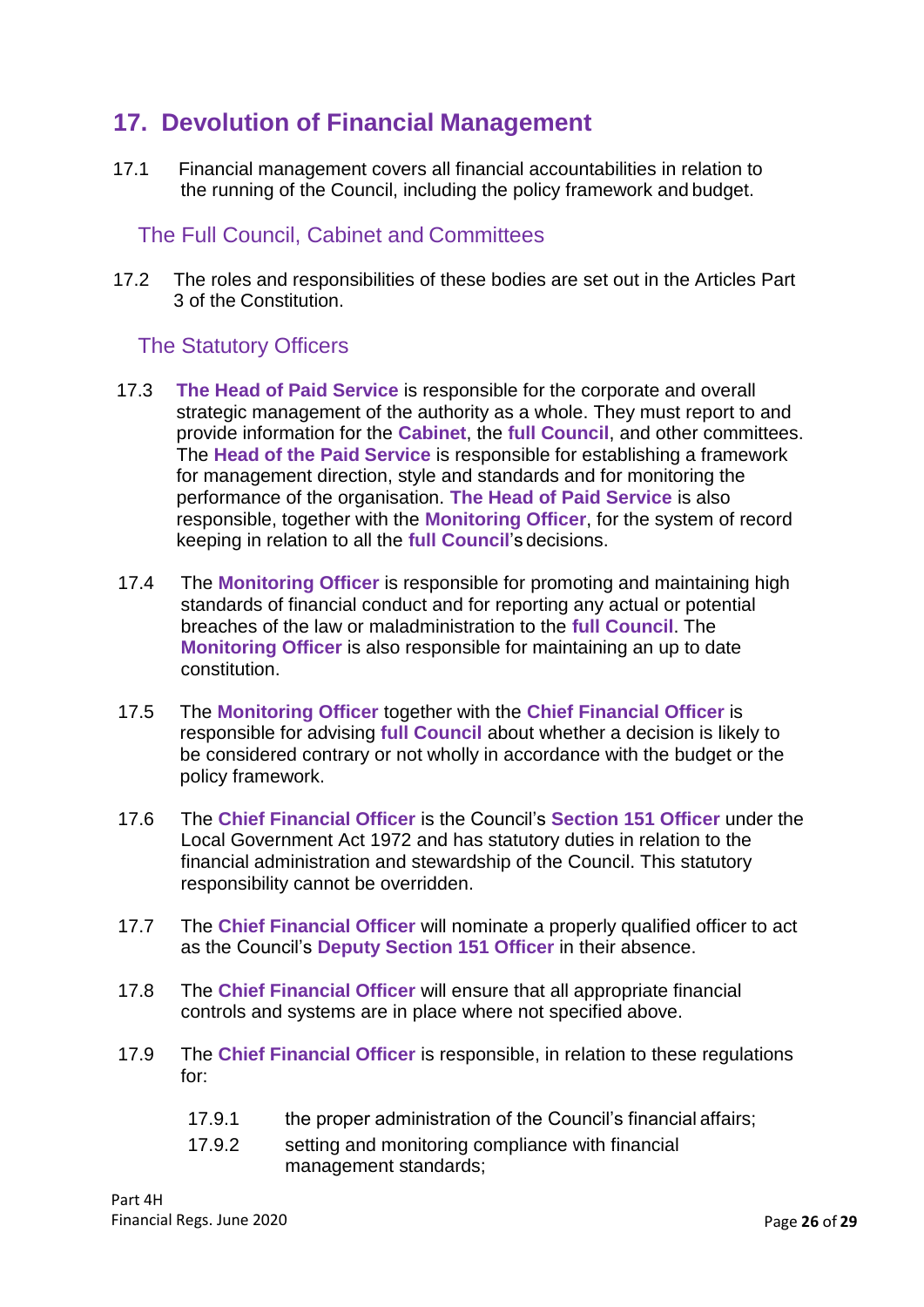- 17.9.3 amendments to the Financial Regulations;
- 17.9.4 advising on the corporate financial position and on the key financial control necessary to secure sound financial management;
- 17.9.5 providing financial information;
- 17.9.6 approval of financial schemes of delegation;
- 17.9.7 preparing the revenue budget and capital programme;
- 17.9.8 Treasury management;
- 17.9.9 Internal Audit;
- 17.9.10 Anti-Fraud;
- 17.9.11 Risk Management; and<br>17.9.12 Insurance.
- Insurance.
- 17.10 Section 114 of the Local Government Finance Act 1988 requires the **Chief Financial Officer** to report to the **full Council**, the Cabinet and the External Auditor of the Council if one of its Officers:
	- 17.10.1 has made, or is about to make, a decision which involves incurring unlawful expenditure;
	- 17.10.2 has taken, or is about to take, an unlawful action which has resulted or would result in a loss or deficit to the Council;
	- 17.10.3 is about to make an unlawful entry in the Council's accounts.
- 17.11 Section 114 of the 1988 Act also requires:
	- 17.11.1 the **Chief Financial Officer** to nominate a properly qualified member of staff to deputise should he or she be unable to perform the duties under Section 114 personally;
	- 17.11.2 the Council to provide the **Chief Financial Officer** with sufficient staff, accommodation and other resources, including legal advice where this is necessary, to carry out the duties under Section 114.

### Executive Directors

- 17.12 **Executive Directors** are responsible for ensuring that **Cabinet** and **Committee Members** are advised of the financial implications of all proposals and that the financial implications have been agreed by the **Chief Financial Officer**.
- 17.13 It is the responsibility of **Executive Directors** to consult with the **Chief Financial Officer** and seek approval on any matter liable to affect the Council's finances materially, before any commitments are incurred.

#### Heads of Finance

17.14 **Heads of Finance** have responsibility for the financial affairs of the departments including the departmental financial management staff, processes and systems. They must equally report financial issues to the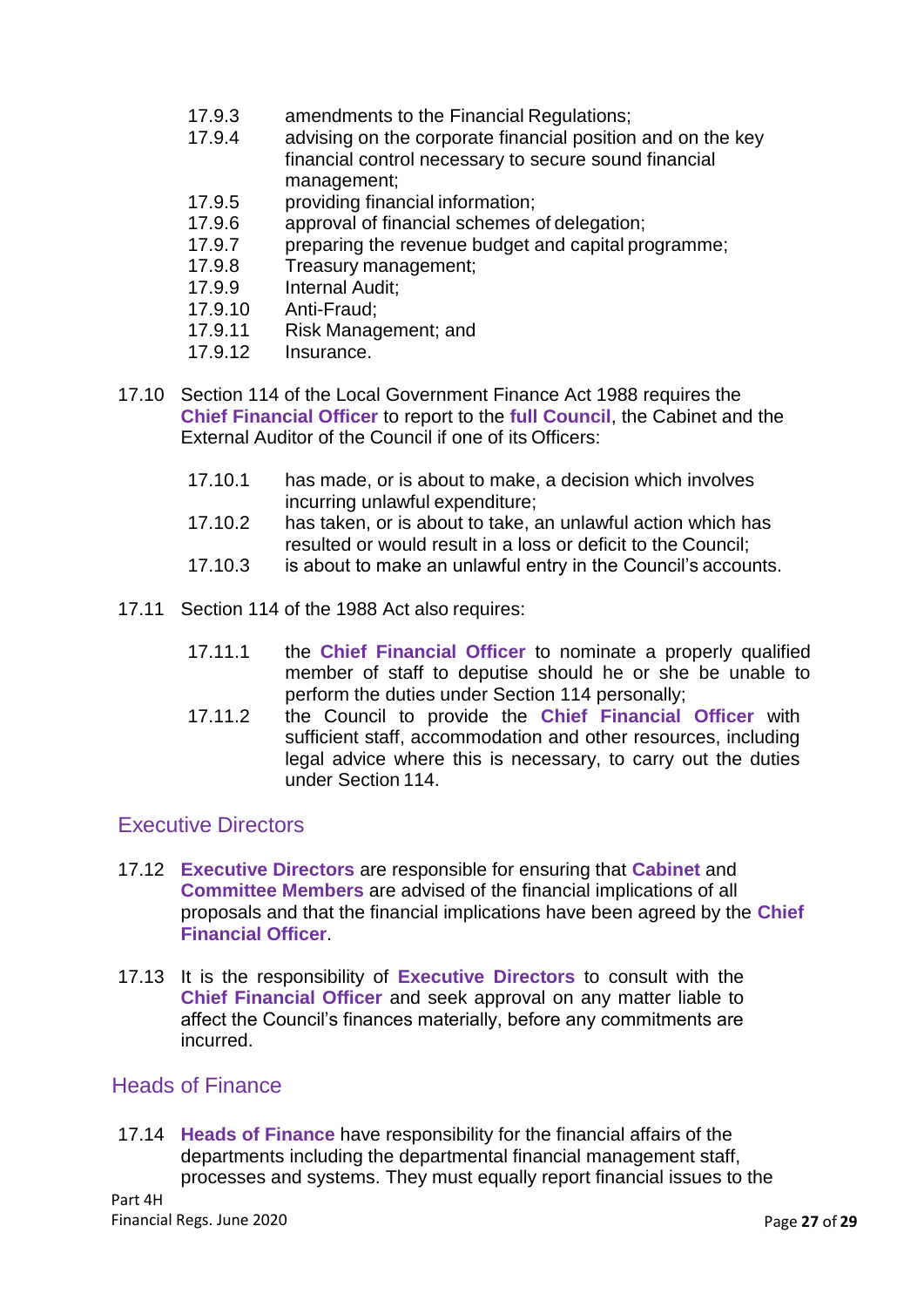appropriate **Executive Director** and the **Chief Financial Officer**.

- 17.15 The **Heads of Finance** should report to the **Chief Financial Officer**  and where appropriate to the **Executive Director**:
	- 17.15.1 any unlawful expenditure immediately it is realised that it is about to take place or has taken place;
	- 17.15.2 any area where a loss or deficiency is about to occur;
	- 17.15.3 any occasions where the overall departmental budget is projected to be overspent or where any individual budget is projected to be overspent by more than £5,000.
	- 17.15.4 any concerns as regards the slow or non-banking of cash immediately;
	- 17.15.5 any significant loss of stock or concerns immediately, and
	- 17.15.6 any other matter of financial significance.

### Budget Holder

- 17.16 The Budget Holder is responsible for the financial affairs of the service area. The responsibilities of the role include:
	- 17.16.1 leading the production of revenue and capital programme budgets for the service area ensuring all plans have appropriate and necessary budget provision;
	- 17.16.2 ensuring plans and realistic prudent profiled budgets exist for the delivery of the medium term financial strategy and to report year to date variances and forecast outturn adverse or favourable variances immediately they exist;
	- 17.16.3 ensuring that appropriate financial controls exist and are maintained properly within the service area and report on any deficiencies to the **Head of Finance**;
	- 17.16.4 providing appropriate financial information to the **Head of Finance** and their respective teams in a timely, accurate and appropriate form and level of detail;
	- 17.16.5 actively seeking additional income or savings opportunities, including grant and new financing opportunities, and reporting to the **Head of Finance** ;
	- 17.16.6 ensuring that appropriate financial controls exist and are applied within the service area and report on any deficiencies to the Head of Finance;
	- 17.16.7 ensuring that the appropriate financial controls are in place to ensure that all the Council's cash is paid into its bank accounts quickly and efficiently;
	- 17.16.8 ensuring value for money is obtained for the whole Council when undertaking any procurement activity
	- 17.16.9 reconciling all cash received by the service area on a regular basis (at least monthly);
	- 17.16.10 ensuring all monies due to the council are recorded accurately and recovered promptly;
	- 17.16.11 ensuring that all accounts payable invoices are settled